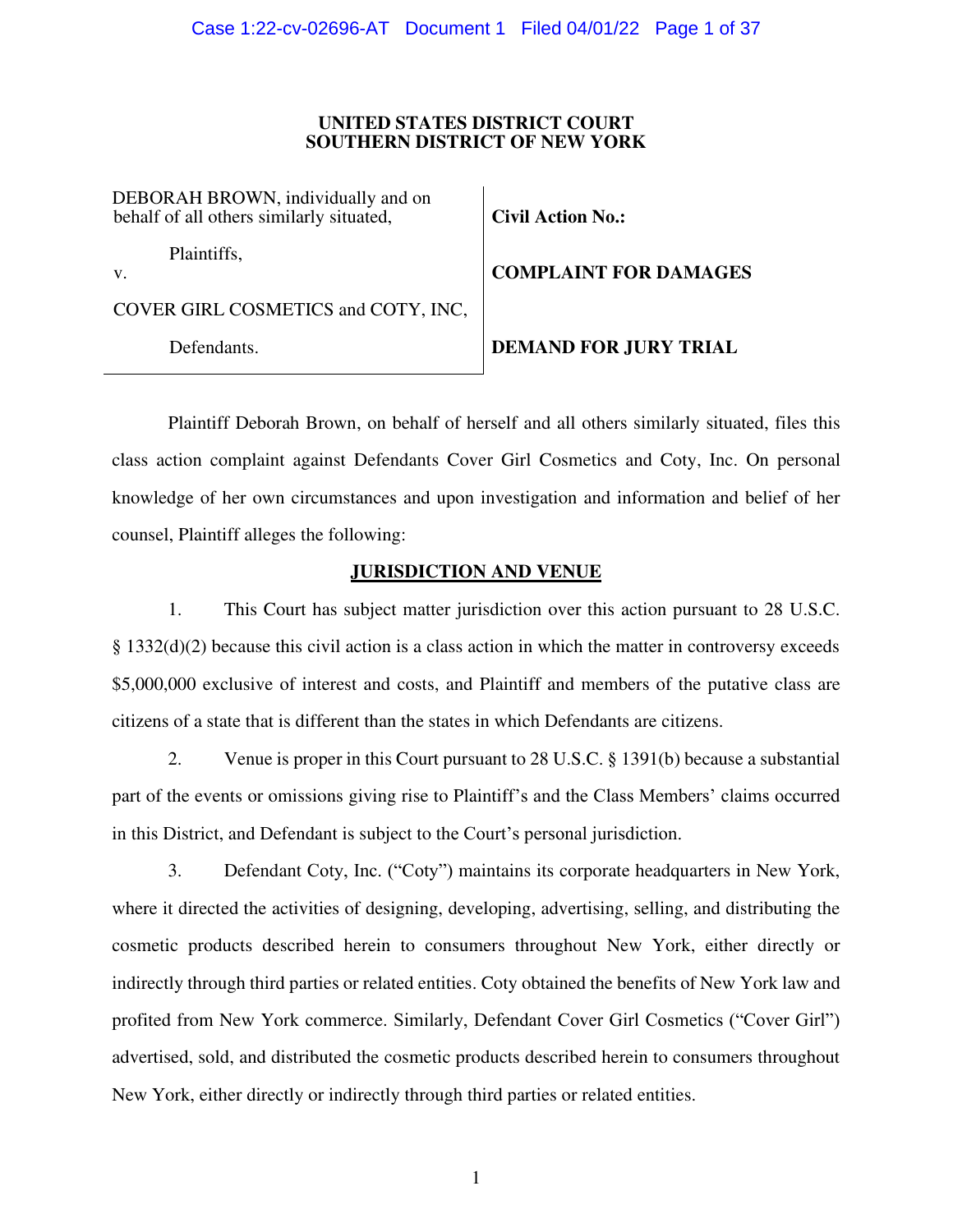#### **PARTIES**

4. Plaintiff Deborah Brown resides in Scarsdale, New York, as she did at all relevant times during the conduct alleged in this Complaint.

5. Defendant Coty, Inc. is a Delaware corporation with a principal place of business in New York, New York. At all times relevant to this Complaint, Coty has transacted business in this judicial district and throughout the United States, including in New York.

6. Defendant Cover Girl Cosmetics is a wholly-owned subsidiary of Coty with a principal place of business in Maryland. At all times relevant to this Complaint, Defendants have transacted business in this judicial district and throughout the United States, including in New York.

#### **STATEMENT OF THE CASE**

7. Defendant Coty, one of the largest cosmetics companies in the world, intentionally fails to disclose to consumers that its popular waterproof mascara products, sold under Defendant Cover Girl's brand name, contain Per and Polyfluoroalkyl Substances, or "PFAS," despite the fact that Defendants knew or should have known that this information is material to consumers.

8. Instead, Defendants represented that the CoverGirl waterproof mascaras were safe, effective, high quality, and appropriate for use on consumers' eyelashes.

9. However, what Defendants did not tell consumers is that PFAS, which can have adverse effects on humans and can bioaccumulate in human's bodies, are present in detectable amounts in its waterproof mascaras. Even very low levels of PFAS can be toxic to humans.

10. This is true even where PFAS are not ingested but rather are applied to skin because PFAS can be absorbed through the skin. This risk is particularly high where the PFAS are applied near the eyes, as is the case with mascara products.

11. From at least 2018 through the present, Defendants' CoverGirl waterproof mascara was misleadingly and fraudulently advertised because it failed to disclose the presence of PFAS in Defendants' CoverGirl waterproof mascara products. This failure to warn injured reasonable consumers, including Plaintiff, who reasonably relied upon Defendants' misleading packaging and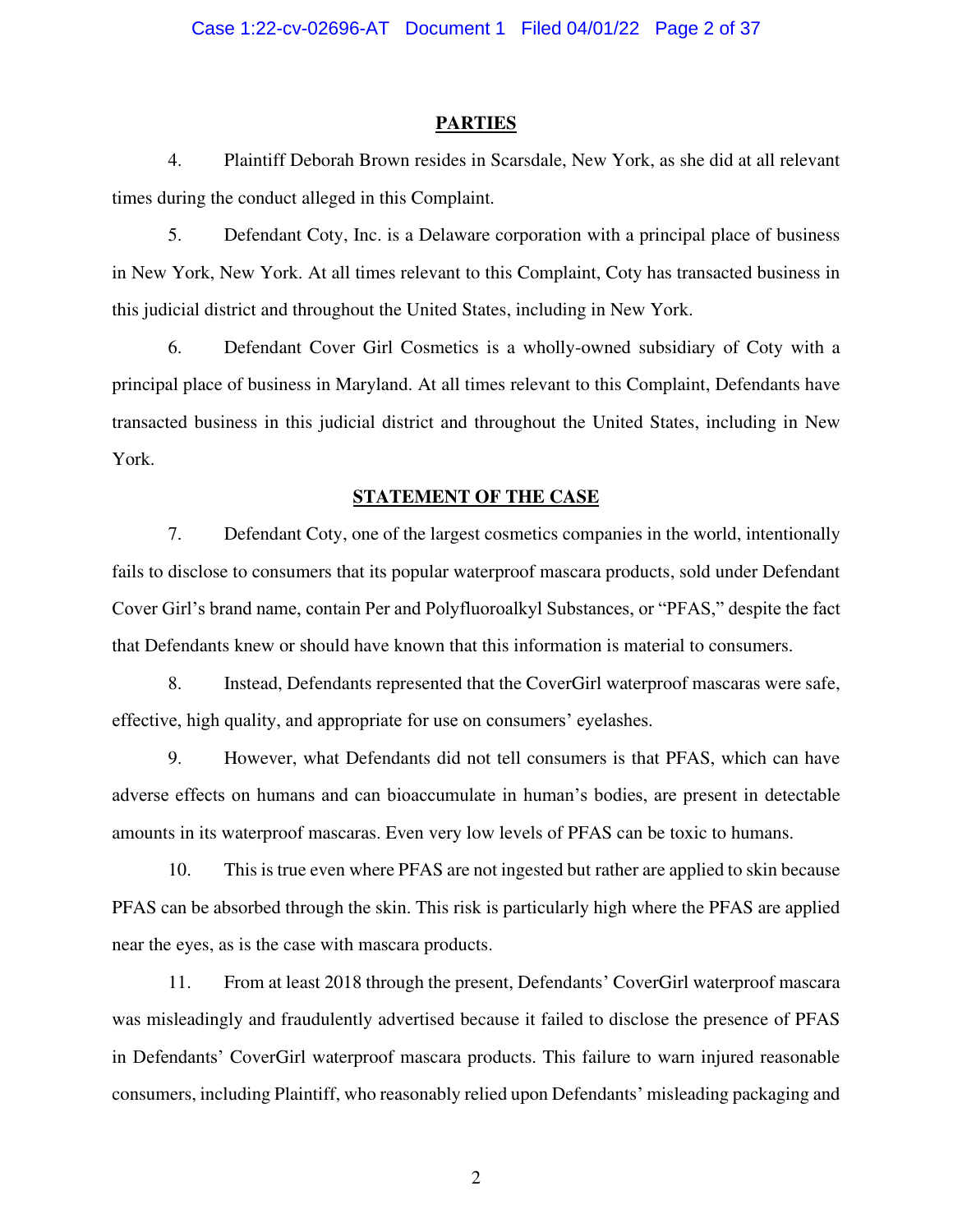#### Case 1:22-cv-02696-AT Document 1 Filed 04/01/22 Page 3 of 37

ingredient list that did not disclose that the waterproof mascara products contained harmful PFAS. Had Plaintiff and the putative Class known that Defendants' CoverGirl waterproof mascara products contained PFAS, they would not have purchased the products and/or would have paid less for them.

#### **I. THE COSMETICS INDUSTRY**

#### **A. Cosmetics are a Multi-Billion Dollar Industry that is Largely Unregulated**

12. Personal care products are a multi-billion-dollar industry in the United States. In 2019 alone, the retail value of personal care products was estimated to be greater than \$100 billion in North America, approximately \$20 billion of which came from cosmetic products.

13. In the United States, women spend, on average, \$313 per month on beauty products, including cosmetics, and that number is only growing.<sup>1</sup> The most popular products are eye products, particularly mascaras, and lip products.

14. The cosmetics industry is dominated by large, multinational companies with significant brand recognition and correspondingly significant sales, including L'Oreal USA, Inc. (which owns both L'Oreal and Maybelline branded products), Defendant Coty (which owns the CoverGirl brand), and Revlon.<sup>2</sup>

15. A recent study from 2021 found that U.S. consumers were both most aware of, and had actually purchased products within the last year from, the CoverGirl, Maybelline, L'Oreal and Revlon brands.<sup>3</sup>

16. The use and labeling of cosmetic products ingredients in the United States is regulated by the Federal Food, Drug, and Cosmetics Act of 1938 and the Fair Packaging and Labeling Act of 1967. Cosmetic products are those that are "intended to be rubbed, poured, sprinkled, sprayed on, introduced into, or otherwise applied to the human body . . . for cleansing,

<sup>1</sup> https://www.byrdie.com/average-cost-of-beauty-maintenance

<sup>2</sup> https://www.statista.com/topics/1008/cosmetics-industry/

<sup>3</sup> *Id*.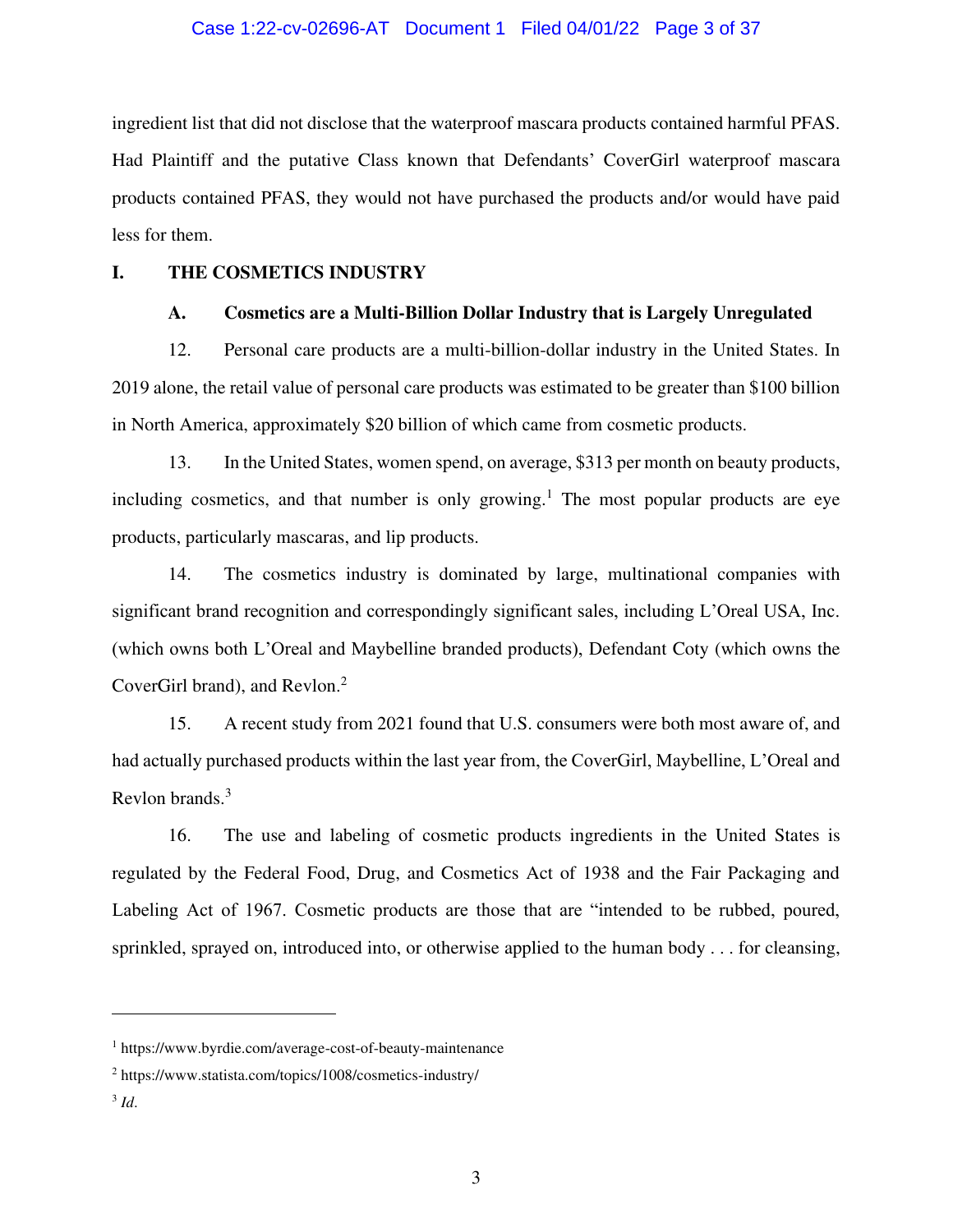#### Case 1:22-cv-02696-AT Document 1 Filed 04/01/22 Page 4 of 37

beautifying, promoting attractiveness, or altering the appearance." FD&C Act, sec. 201(i).

17. However, with the exception of some color additives, the FDA does not require cosmetic ingredients or cosmetics products to have FDA approval prior to entering the market, and federal regulations also do not regulate the type or kind of testing that is needed to determine the safety of cosmetic ingredients or products.<sup>4</sup>

18. The only oversight that exists is entirely voluntary on the part of cosmetics companies. The Voluntary Cosmetic Reporting Program is a "voluntary registration system for cosmetic products" where companies can register the brand name and ingredients of their products.

19. The identification of cosmetic product ingredients in the United States generally follow conventions set forth by the International Nomenclature of Cosmetic Ingredients (ICNI), which established standards for naming cosmetic ingredients. The ICNI list is maintained by the Personal Care Products Council, an industry trade group comprised of over 600 member companies.

20. The Personal Care Products Council also funds the Cosmetic Ingredient Review, which purportedly assesses the safety of cosmetic ingredients. But, again, participation is entirely voluntary, meaning that, in general, the cosmetics industry is subject to essentially no oversight and consumers are left to simply trust the manufacturers of cosmetics products that the products are safe for use.

## **B. Consumers Value Safe and Healthy Cosmetic Products**

21. The global market for natural cosmetics and personal care products has increased substantially over the past three years, increasing from almost 34.5 billion dollars in 2018 to roughly 54.5 billion dollars expected in the year 2027.<sup>5</sup>

22. This growth has been driven by increased consumer demand for natural ingredients

<sup>4</sup> https://www.fda.gov/cosmetics/voluntary-cosmetic-registration-program

<sup>&</sup>lt;sup>5</sup> https://www.statista.com/statistics/673641/global-market-value-for-natural-cosmetics/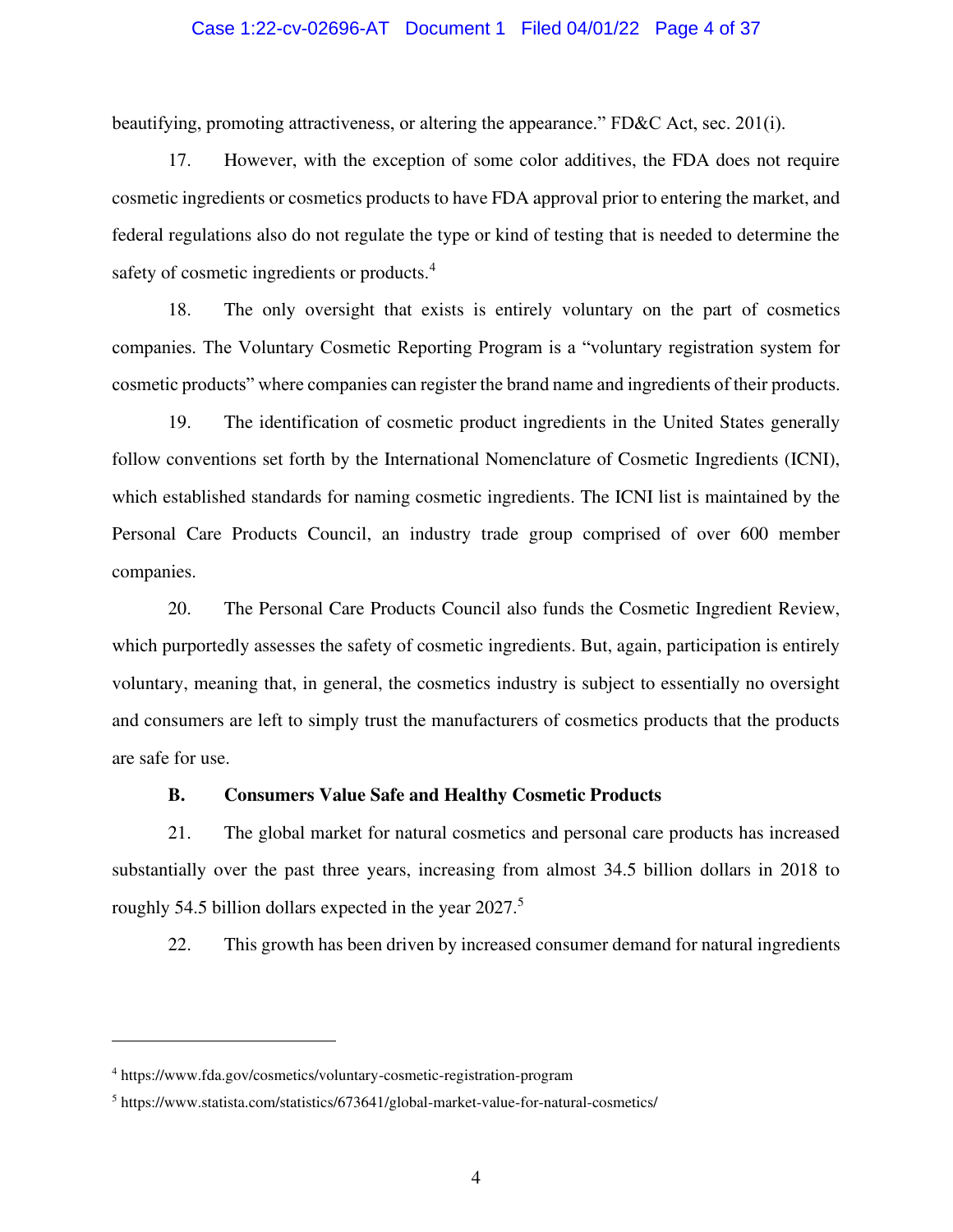## Case 1:22-cv-02696-AT Document 1 Filed 04/01/22 Page 5 of 37

and "green" products in general.<sup>6</sup> One study found that approximately  $70\%$  of U.S. consumers ages 18-29 would prefer to use natural or organic cosmetics.<sup>7</sup>

23. The growth has also been driven by legitimate concerns that consumers have about the contents of the products they use on their skin and body. For example, consumers have pursued high-profile lawsuits like the one against Johnson & Johnson related to its baby powder causing ovarian cancer (*see, e.g.*, *Ingham v. Johnson & Johnson*, 608 S.W.3d 663, 724 (Mo. Ct. App. 2020), *reh'g and/or transfer denied* (July 28, 2020), *transfer denied* (Nov. 3, 2020), *cert. denied*, No. 20-1223, 2021 WL 2194948 (U.S. June 1, 2021)) or the class action case against Wen hair care company alleging that its products made people's hair fall out (*see, e.g.*, *Collazo v. Wen by Chaz Dean, Inc.*, No. 215CV01974ODWAGR, 2015 WL 4398559, at \*1 (C.D. Cal. July 17, 2015)). These types of high-profile lawsuits have made consumers afraid of chemicals and more interested in products that are "natural" and "safe."<sup>8</sup>

24. In response, many companies are replacing synthetic chemicals with natural ingredients.

25. For example, popular beauty retailer Sephora has created an internal "seal of approval" to designate "clean" beauty brands. As of July 2021, one of Sephora's requirements for that designation is that the product does not contain PFAS.<sup>9</sup> Sephora's website lists 374 cosmetics products, including mascara and lip products, that have attained its "clean" designation.<sup>10</sup>

26. Ulta Beauty, another large cosmetics retailer, also maintains a "clean ingredients" list of cosmetics made without certain harmful ingredients, including  $PFAST^{11}$ 

27. Similarly, this increased demand has spurred the expansion of retailers dedicated

<sup>6</sup> https://www.futuremarketinsights.com/reports/organic-cosmetics-market

<sup>7</sup> https://disturbmenot.co/beauty-industry-statistics/

<sup>8</sup> https://www.vox.com/the-goods/2018/9/18/17866150/natural-clean-beauty-products-feinstein-cosmetics-bill-fda

<sup>9</sup> https://www.sephora.com/beauty/clean-beauty-products

<sup>10</sup> https://www.sephora.com/shop/clean-makeup

<sup>11</sup> https://www.ulta.com/conscious-beauty/clean-ingredients/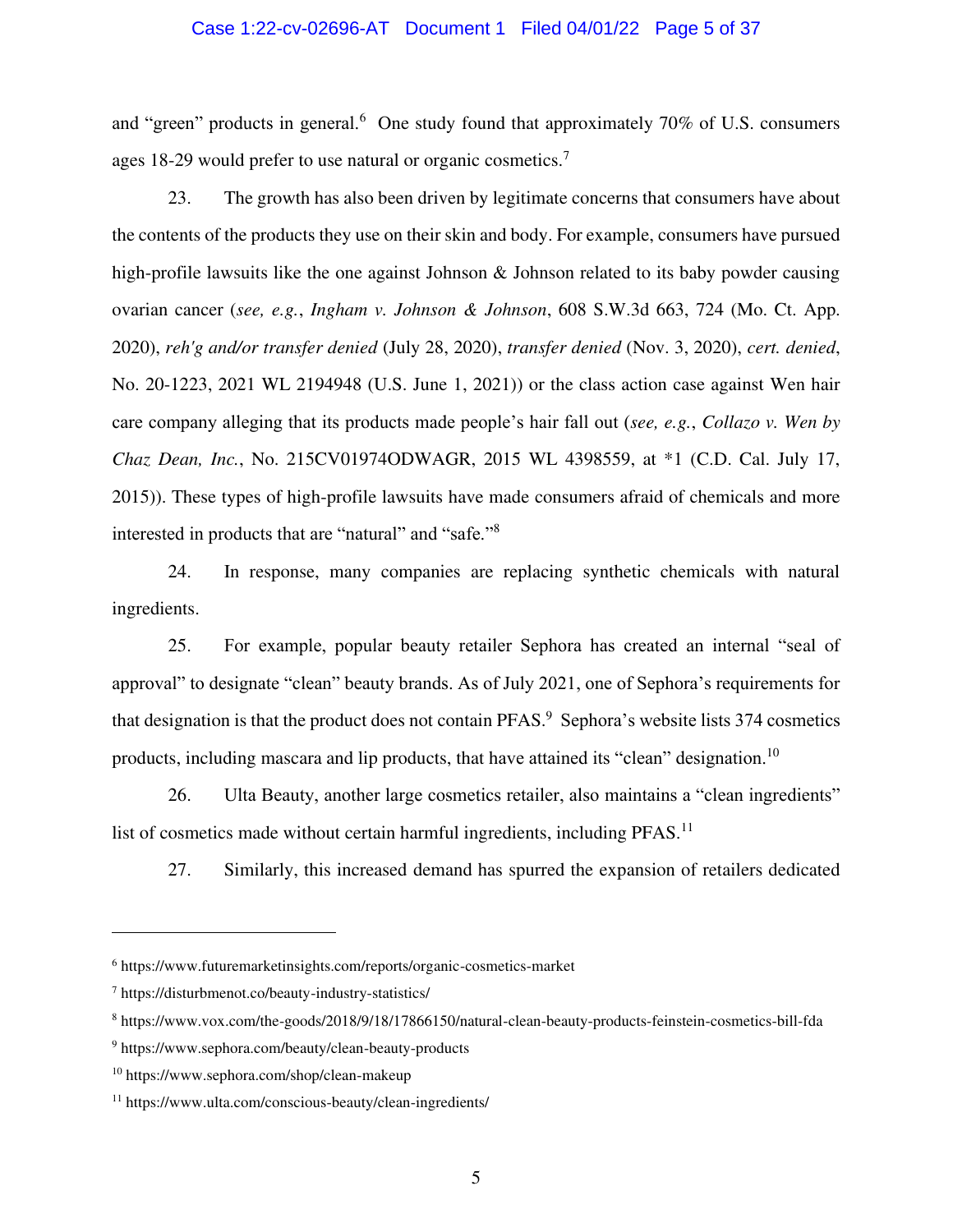## Case 1:22-cv-02696-AT Document 1 Filed 04/01/22 Page 6 of 37

to "clean" beauty, including Credo, which launched in 2015 and currently has ten brick and mortar retail locations in the U.S. and sells 418 separate cosmetics products on its website, all of which it contends are free of any of the 2,700 ingredients on its "Dirty List," including PFAS.<sup>12</sup>

28. Even retailers like Target and CVS have dedicated additional shelf-space to natural beauty offerings.<sup>13</sup>

29. Retailer willingness to incorporate and promote "clean" beauty products is due in part to consumers' willingness to pay more for these products that they perceive as a safer and healthier alternative to traditional brands. For example, a popular brand called Benefit, which is not "clean," sells a highly-rated foundation for \$30, whereas Tarte, another popular brand, sells a highly-rated "clean" foundation for \$39.<sup>14</sup>

# **II. PFAS ARE TOXIC AND POSE SUBSTANTIAL HEALTH RISKS TO HUMANS AND THE ENVIRONMENT**

30. PFAS are human-made, synthetic chemicals that do not exist naturally in the environment. They have been used for decades in industrial processes and to produce consumer, household, and commercial products.

31. Consumer products manufactured with PFAS were often promoted as being resistant to heat and stains, long-lasting, and capable of repelling water, oil, and grease. Companies have utilized PFAS to make, among other things, carpets, clothing, fabrics for furniture, paper packaging for food, and other materials such as cookware that are resistant to water, grease, or stains.

32. Although there are thousands of unique PFAS in existence, the details of many of these compounds are proprietary and known only to manufacturers and industrial users. But, what all PFAS share is that they contain multiple carbon-fluorine bonds, considered one of the strongest in chemistry, making them highly persistent in the environment and in human and animal bodies.

<sup>&</sup>lt;sup>12</sup>https://cdn.shopify.com/s/files/1/0637/6147/files/The\_Dirty\_List\_PDF\_August\_Update.pdf?v=1598294504

<sup>13</sup> https://www.vox.com/the-goods/2018/9/18/17866150/natural-clean-beauty-products-feinstein-cosmetics-bill-fda

<sup>14</sup>https://www.huffpost.com/entry/why-clean-beauty-is-more-expensive\_l\_5fdb7307c5b6f24ae35e39d8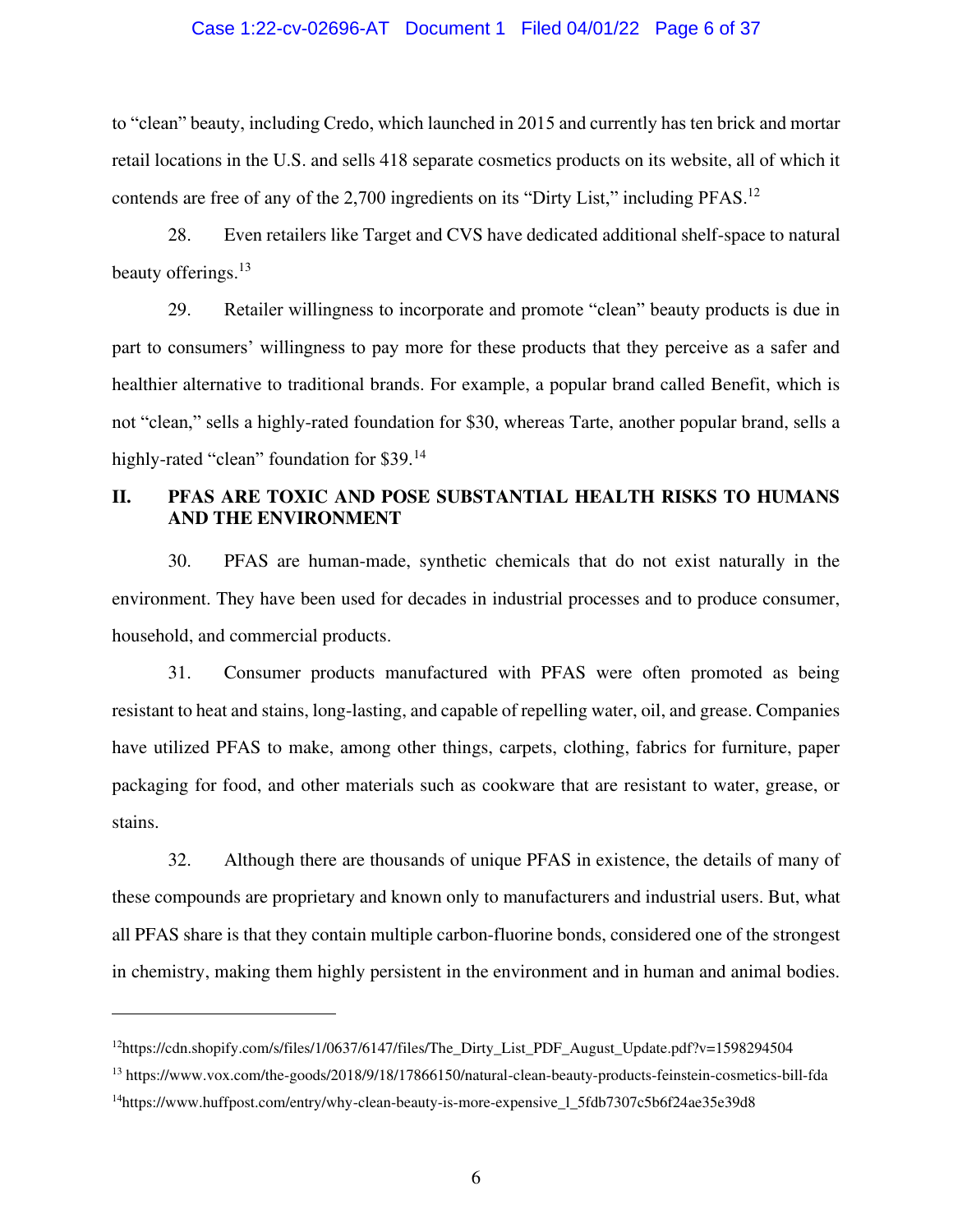#### Case 1:22-cv-02696-AT Document 1 Filed 04/01/22 Page 7 of 37

In addition, the shared, characteristic chemistry common to all PFAS confers on each of these compounds hydrophobic and oleophobic properties, making PFAS effective surface protectors.

33. PFAS are extremely soluble in water, which has led to their discovery in groundwater, rivers, and the ocean, as well as drinking water resources, fish, and marine mammals.

34. PFAS can be categorized as either "long-chain" or "short-chain" based on the number of carbon atoms they contain. Long-chain PFAS contain 7 or more carbon atoms, while PFAS containing fewer than 7 carbon atoms are considered short-chain.

35. Long-chain PFAS, such as perfluorooctanoic acid (PFOA) and perfluorooctane sulfonate (PFOS), have been widely detected in environmental samples, wildlife, and humans across the globe. Long-chain PFAS bioaccumulate and bio-magnify in both humans and in wildlife.

36. In the Stockholm Convention on Persistent Organic Pollutants, PFOS is listed in Annex B. Annex B consists of persistent organic pollutants whose production, use, import, and export the Convention aims to restrict.

37. The European Union specifically regulates products containing PFAS, restricting the manufacture or import of products containing more than 25 parts per billion (ppb) of PFOA.

38. In October 2021, the US government announced its "PFAS Strategic Roadmap," which is an interagency plan to combat the continued use and release of PFAS. As part of the Strategic Roadmap, the Environmental Protection Agency (EPA) committed to designating PFOA and PFOS as "hazardous substances" under the Comprehensive Environmental Response, Compensation, and Liability Act (CERCLA); finalizing a PFAS reporting rule under the Toxic Substances Control Act (TSCA) section 8(e); and publishing toxicity assessments for 7 widely used PFAS, including the short-chain compound GenX, PFBA, PFHxA, PFHxS, PFNA, and PFDA.

39. Following announcement of the Strategic Roadmap, a majority of the EPA's Science Advisory Board (SAB) agreed with the EPA that PFOA is a "likely carcinogen," with some members supporting a designation of "carcinogen." For PFOS, the SAB indicated that the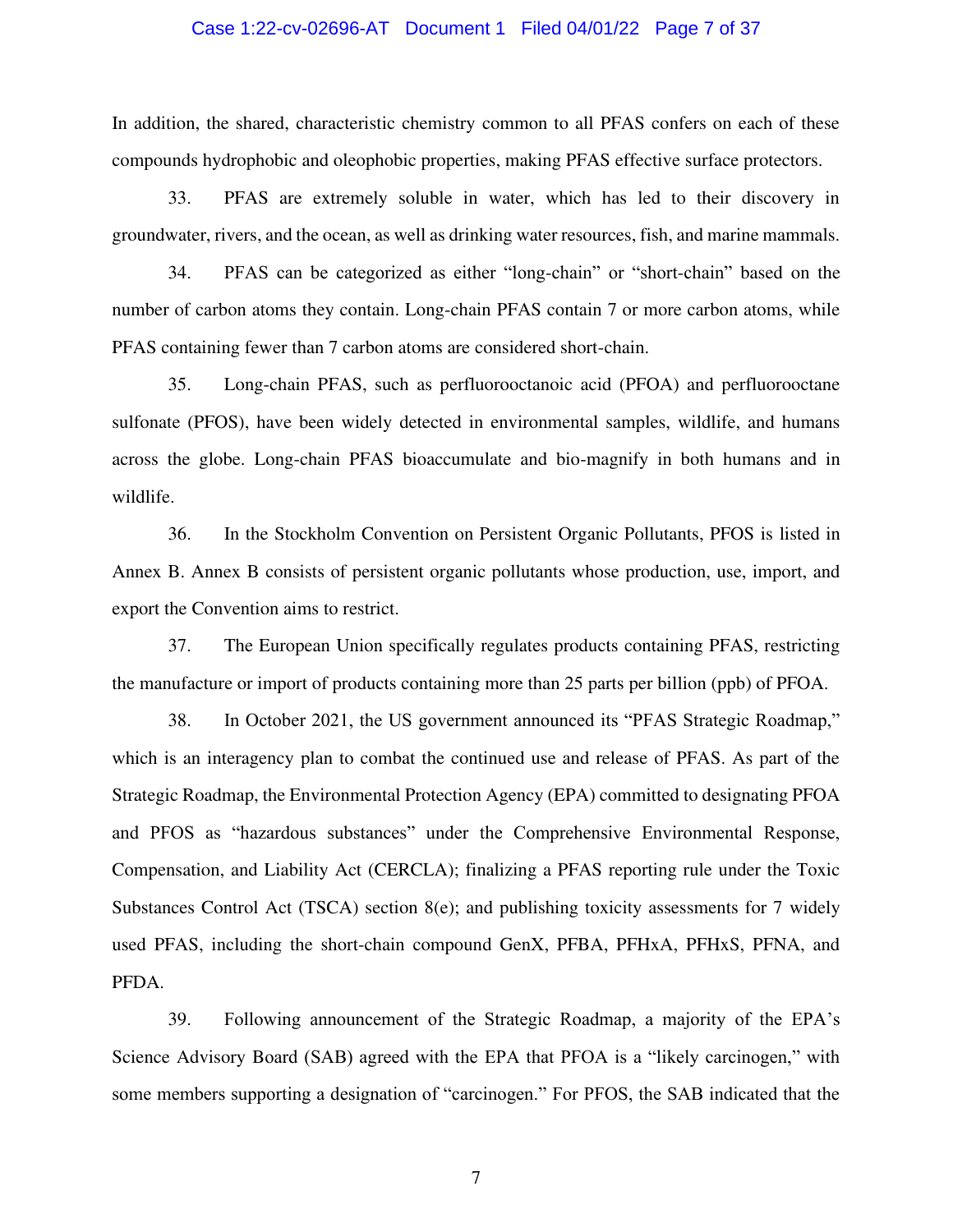#### Case 1:22-cv-02696-AT Document 1 Filed 04/01/22 Page 8 of 37

evidence supports a label of "likely carcinogen."

40. Short-chain PFAS unfortunately pose health and safety risks that are similar to their long-chain counterparts.

41. Short-chain PFAS consist of multiple carbon-fluorine bonds, which, like longchain PFAS, makes them highly persistent in the environment. They also bioaccumulate in human and animal bodies.

42. A 2019 study conducted by the U.S. Department of Health and Human Services' National Toxicology Program found that short-chain PFAS have the same adverse effects as longchain compounds. This study determined that both long and short-chain PFAS compounds affect the same organ systems, with the greatest impact observed in the liver and thyroid hormone.<sup>15</sup>

43. Humans may be exposed to PFAS through a variety of pathways, including ingestion, inhalation, and skin absorption. Studies dating back at least a decade have indicated that PFAS can be absorbed through skin, with evidence showing that PFAS in the blood increase after application to skin.

44. Many PFAS, both long and short chain, are toxic to humans at extremely low levels. Exposure to certain PFAS is associated in the medical and scientific literature with harmful and serious health effects in humans and animals, including but not limited to: (a) altered growth; (b) impacts to learning and behavior of infants and older children; (c) lowering a woman's chance of getting pregnant; (d) interference with the body's natural hormones; (e) increased cholesterol levels; (f) modulation of the immune system; (g) testicular and kidney cancers; (h) thyroid disease; (i) high uric acid levels; (j) elevated liver enzymes; (k) ulcerative colitis; and (l) pregnancyinduced hypertension.

45. The International Agency for Research on Cancer (IARC) has classified PFOA as possibly carcinogenic to humans.<sup>16</sup>

<sup>15</sup> https://ntp.niehs.nih.gov/whatwestudy/topics/pfas/index.html

<sup>16</sup>https://monographs.iarc.who.int/wp-content/uploads/2018/06/mono110-01.pdf?source=post\_page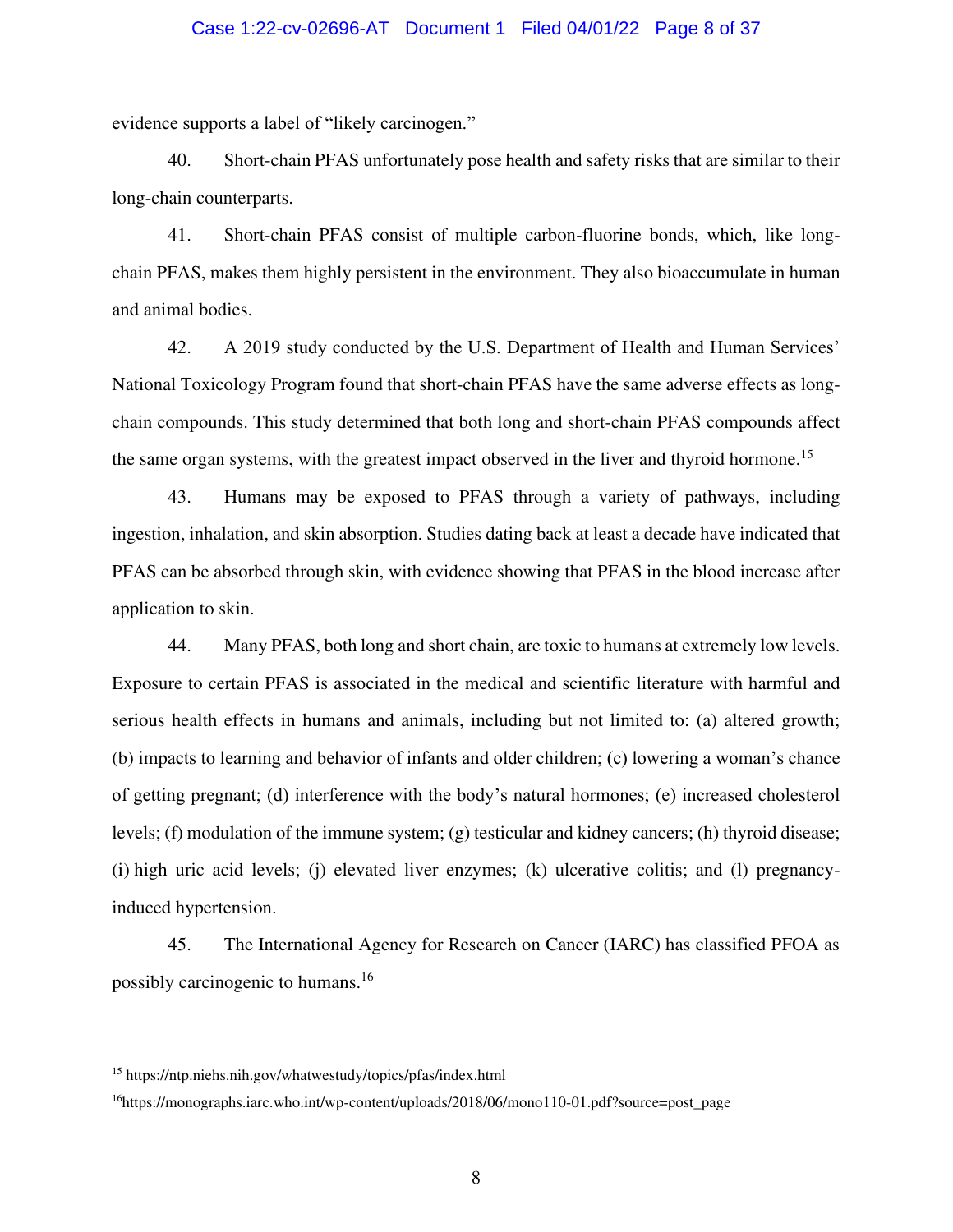#### Case 1:22-cv-02696-AT Document 1 Filed 04/01/22 Page 9 of 37

46. There is also evidence in the scientific literature that PFAS exposure is positively correlated with certain metabolic diseases, such as diabetes, overweight, obesity, and heart disease.

47. The Center for Disease Control's Agency for Toxic Substances and Disease Registry has recognized that exposure to PFAS may impact the immune system and reduce antibody response to vaccines. This is especially significant given the current public health risks posed by COVID-19 and efforts to protect against the virus with vaccines.

48. PFAS is capable of crossing the placenta, meaning pregnant women transfer PFAS to their unborn children. Women exposed to PFAS during pregnancy have higher risks of gestational diabetes and pre-eclampsia, and their babies are more likely to undergo abnormal growth in utero, leading to low birth weight, and later face an increased risk of childhood obesity and infections.

49. Researchers have begun to find significant increases of certain short-chain PFAS in the blood of sample populations, raising concerns that short-chain PFAS are assuming the body burden once exclusively occupied by long-chain compounds.

50. Consumers are rightfully concerned about the presence or risk of PFAS in various products.

51. However, PFAS are essentially unregulated at the federal level. For example, the Safe Drinking Water Act (SDWA) protects public water supplies across the U.S. and is enforced by the Environmental Protection Agency (EPA). Under this law, the EPA has not (although it could) formally created a Maximum Contaminant Level for PFAS in the water supply. Rather, the EPA has issued a health advisory for PFOA and PFOS that serve as "informal technical guidance" to assist government officials and water system managers in sampling and treating PFOA and PFOS in drinking water. $17$ 

52. Over the past decade, several states have enacted maximum contaminant levels regulating certain PFAS, including PFOA and PFOS, in drinking water.

<sup>17</sup> https://www.epa.gov/pfas/pfas-laws-and-regulations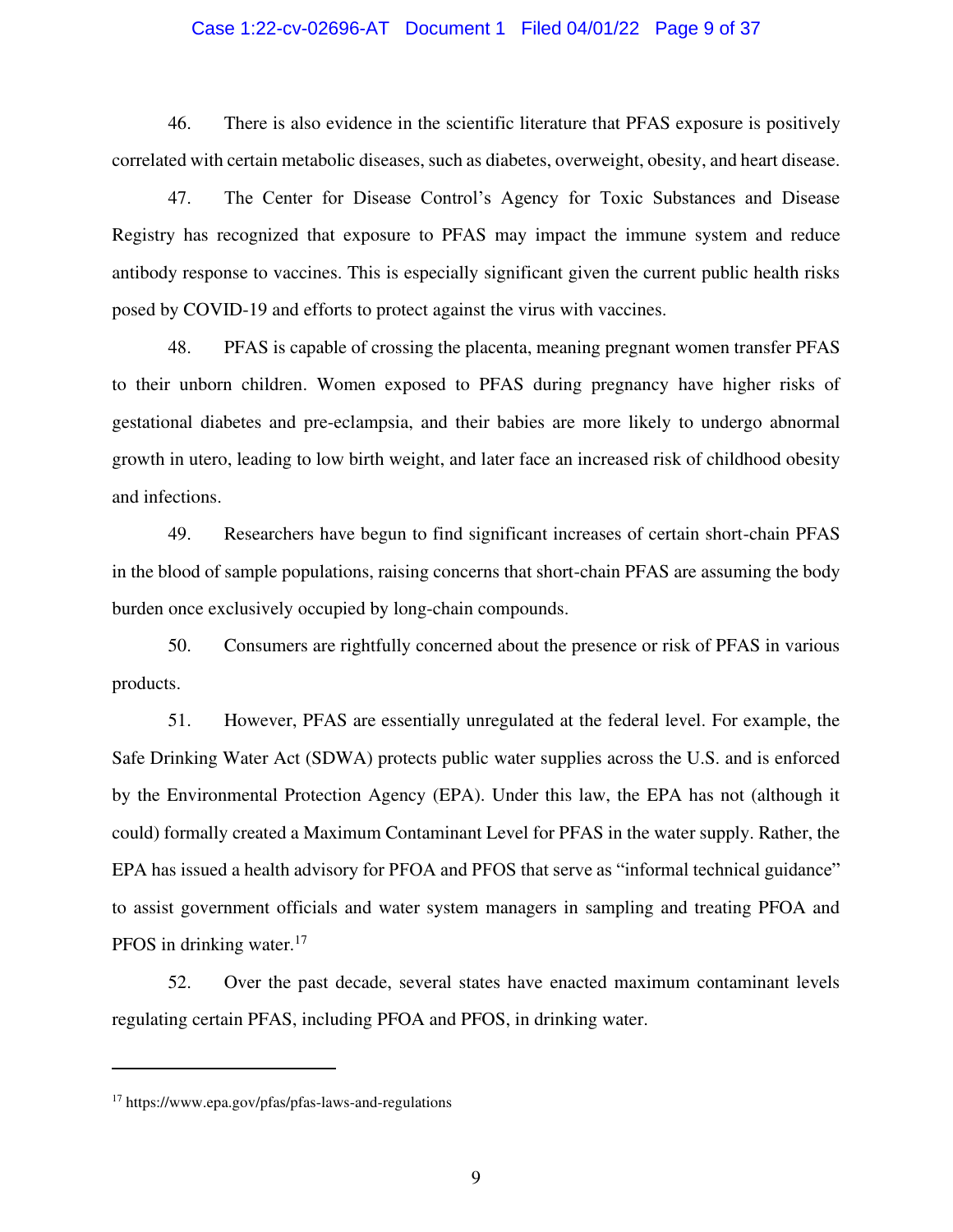### Case 1:22-cv-02696-AT Document 1 Filed 04/01/22 Page 10 of 37

53. The State of New York was one of the first to recognize that PFAS were harmful to humans and should be regulated. In 2016, it took steps to regulate when and how PFAS could knowingly be released into the environment, for example for firefighting purposes.<sup>18</sup> Then, in 2020, New York enacted a law prohibiting the sale of food packaging containing PFAS, effective Dec. 31, 2022.<sup>19</sup>

54. In October 2020, California passed a law titled the Toxic Free Cosmetics Act, Assembly Bill 2762, that, starting January 1, 2025, will prohibit the manufacturing or selling of any cosmetic product with any intentionally added amount of 24 specified chemicals, including PFAS.

55. In March 2021, California's Office of Environmental Health Hazard Assessment (OEHHA) released a Notice of Intent to list PFOA as a carcinogen under Proposition 65. In December 2021, the OEHHA approved the listing of PFOS as a carcinogen under Proposition 65.

56. California recently passed legislation banning the use of PFAS in paper-based food packaging as well as the disclosure of the presence of PFAS in cookware.<sup>20</sup> This bill, Assembly Bill 1200, builds off similar food-packaging legislation passed in 2020 in New York.<sup>21</sup>

57. Similarly, in July of 2021, the State of Connecticut signed a bill into law banning the use of firefighting foam and food packaging that contains  $PFAS<sup>22</sup>$  An even broader law was passed in Maine in July 2021 that bans PFAS in nearly all products, stating as of Jan. 1, 2030, "a person may not sell, offer for sale or distribute for sale" in Maine products where PFAS has been

<sup>18</sup> https://www.dec.ny.gov/chemical/108831.html

<sup>19</sup>https://www.natlawreview.com/article/new-york-bans-pfas-food-

packaging#:~:text=New%20York%20State%20Governor%20Andrew,%2C%20effective%20December%2031%2C %202022

<sup>20</sup> https://www.nrdc.org/experts/avinash-kar/ca-bill-reduce-toxic-pfas-exposures-passed-legislature

<sup>21</sup> *Id.*

<sup>22</sup>https://portal.ct.gov/Office-of-the-Governor/News/Press-Releases/2021/07-2021/Governor-Lamont-Signs-Legislation-Banning-Use-Of-PFAS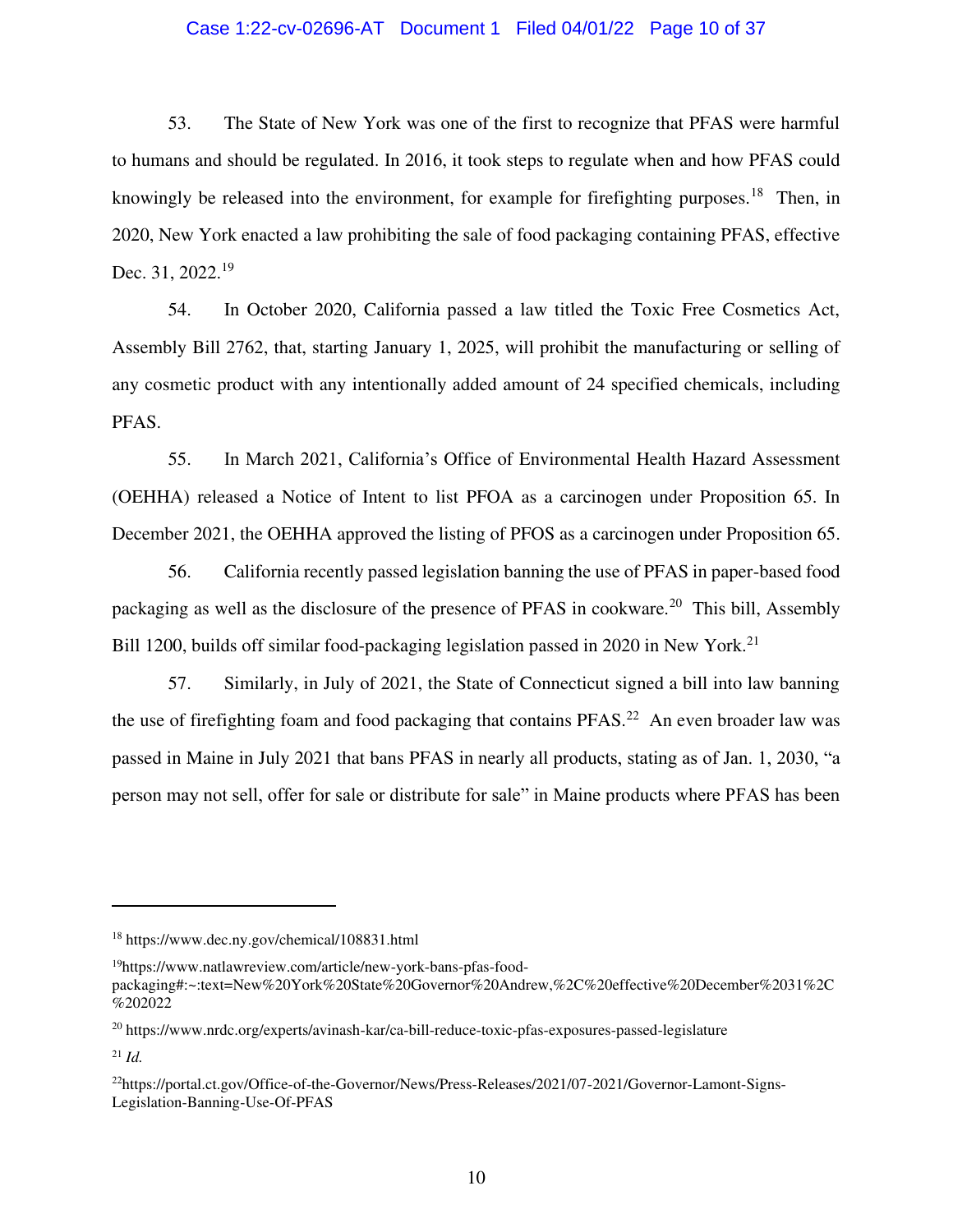## Case 1:22-cv-02696-AT Document 1 Filed 04/01/22 Page 11 of 37

"intentionally added" except in cases of "unavoidable use."<sup>23</sup> Similar legislation has also been passed in Vermont and Washington.<sup>24</sup>

58. In 2018, 3M reached an \$850 million settlement with the State of Minnesota brought by the Attorney General alleging that 3M's production of PFAS damaged the drinking water and resources throughout the Minneapolis/St. Paul area, including within residential areas.<sup>25</sup>

59. A similar personal injury case was filed on behalf of citizens of West Virginia against DuPont related to discharges of PFAS from a manufacturing site into local water sources. That case settled in 2017 for \$671 million.<sup>26</sup>

60. As the risks associated with PFAS become more widely known, it is likely that consumer awareness will continue to grow. It is reasonable for consumers to be concerned about these chemicals, which carry significant health risks and are often undisclosed by manufacturers.

## **III. THE USE OF PFAS IN COSMETIC PRODUCTS**

61. PFAS have long been used in a variety of cosmetic products that come into contact with the skin, including lotions, cleansers, nail polish, shaving cream, foundation, lipstick, eyeliner, eyeshadow, and mascara.

62. PFAS are used in cosmetic products as emulsifiers, antistatics, stabilizers, surfactants, film formers, viscosity regulators, and solvents. PFAS may be added to products to make them more water-resistant, durable, and spreadable.

63. Certain commonly used PFAS may be identified on a cosmetic product's label or on its ingredient list.

64. The most common PFAS identified and/or disclosed as ingredients in cosmetic products are polytetrafluoroethylene (PTFE), perfluorooctyl triethoxysilane, perfluorononyl

<sup>23</sup>https://www.reuters.com/legal/litigation/maine-outlaws-pfas-products-with-pioneering-law-2021-07-16/

<sup>&</sup>lt;sup>24</sup> https://www.natlawreview.com/article/connecticut-and-vermont-ban-pfas-food-packaging

<sup>25</sup> https://3msettlement.state.mn.us/

<sup>26</sup> https://www.reuters.com/article/us-du-pont-lawsuit-west-virginia/dupont-settles-lawsuits-over-leak-of-chemicalused-to-make-teflon-idUSKBN15S18U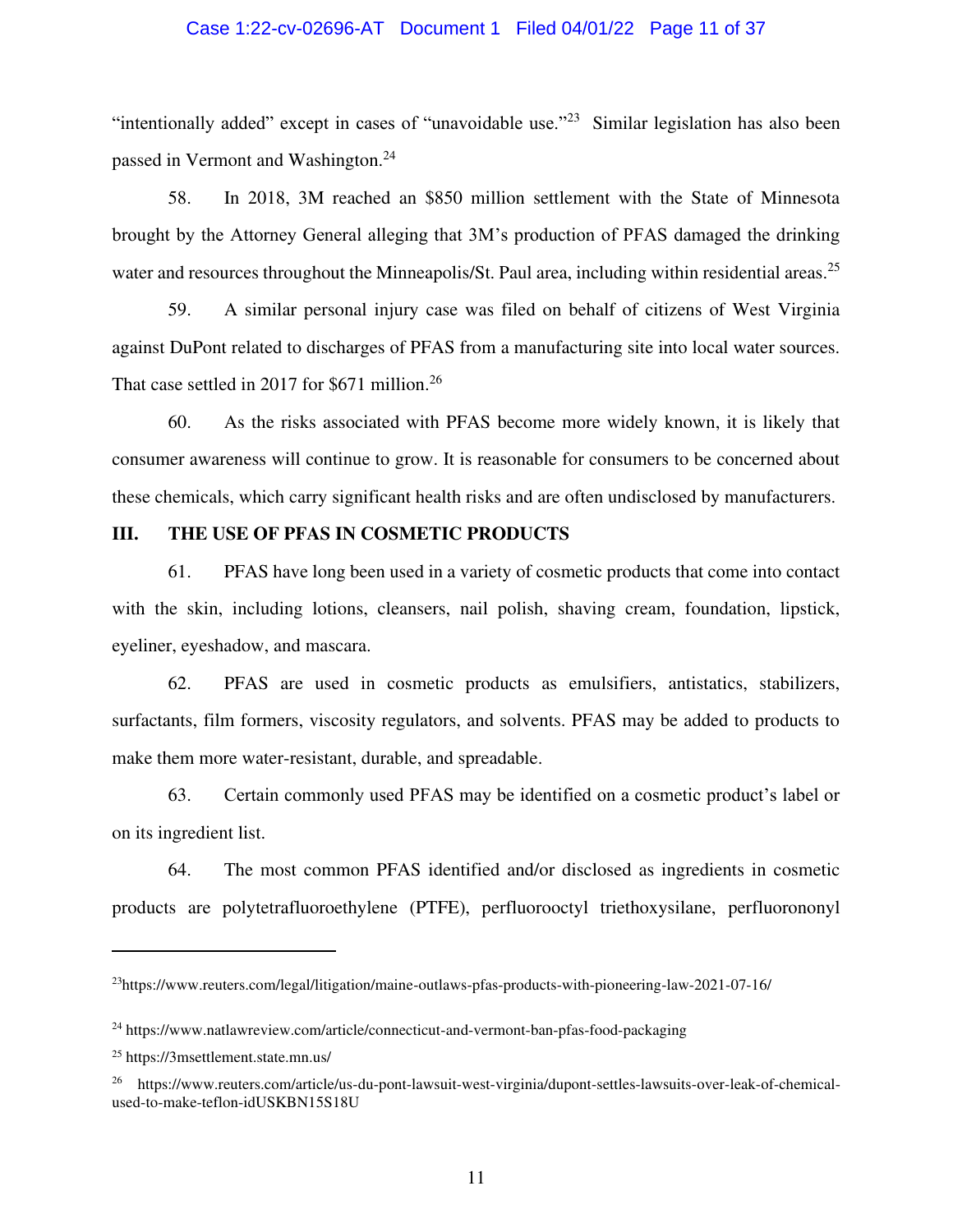### Case 1:22-cv-02696-AT Document 1 Filed 04/01/22 Page 12 of 37

dimethicone, perfluorodecalin, and perfluorohexane.

65. PTFE is known by its brand name, Teflon. According to a 2018 market analysis, Teflon was disclosed as an ingredient in 66 different cosmetic products from 15 brands. Teflon was the most common PFAS compound identified in a product's ingredient list.<sup>27</sup>

66. This 2018 market analysis identified 13 different PFAS compounds in nearly 200 products from 28 brands.<sup>28</sup> These compounds were intentionally added ingredients disclosed in each product's ingredient list. That said, a reasonable consumer would be unlikely to identify most of the compounds as part of the PFAS family simply by looking at the name of the ingredient.

67. Even where PFAS are identified in a product's ingredient list, the quantity of the PFAS contained in the product is not disclosed.

68. Because there are no formal federal regulations governing what cosmetic labels must disclose, many cosmetic products that contain PFAS do not disclose this on the product label or on the ingredient list.

69. The 2018 market analysis reviewed only PFAS ingredients that were disclosed in an ingredient list or product label. Disclosed PFAS ingredients, however, make up only a fraction of the PFAS contained in cosmetic products.

70. PFAS occurs in cosmetic products both as an intended ingredient and as degradation products and impurities from the production of certain PFAS precursors used in certain products.

71. Prior to 2021, no scientific research had been published analyzing whether PFAS were present in cosmetic products where the label did not disclose the presence of any such compounds.

<sup>27</sup> https://www.ewg.org/skindeep/contents/is-teflon-in-your-cosmetics/#.Wqk\_bb3wajT

<sup>&</sup>lt;sup>28</sup> PFAS compounds identified by the analysis included: (i) PTFE, (ii) perfluorononyl dimethicone, (iii) perfluorodecalin, (iv) C9-15 fluoroalcohol phosphate, (v) octafluoropentyl methacrylate, (vi) perfluorohexane, (vii) pentafluoropropane, (viii) polyperfluoroethoxymethoxy difluoroethyl peg phosphate, (ix) pentafluoropropane, (viii) polyperfluoroethoxymethoxy difluoroethyl peg phosphate, (ix) polyperfluoroethoxymethoxy peg-2 phosphate, (x) methyl perfluorobutyl ether, (xi) perfluorononylethyl carboxydecyl peg-10 dimethicone, (xii) perfluorodimethylcyclohexane, and (xiii) perfluoroperhydrophenanthrene.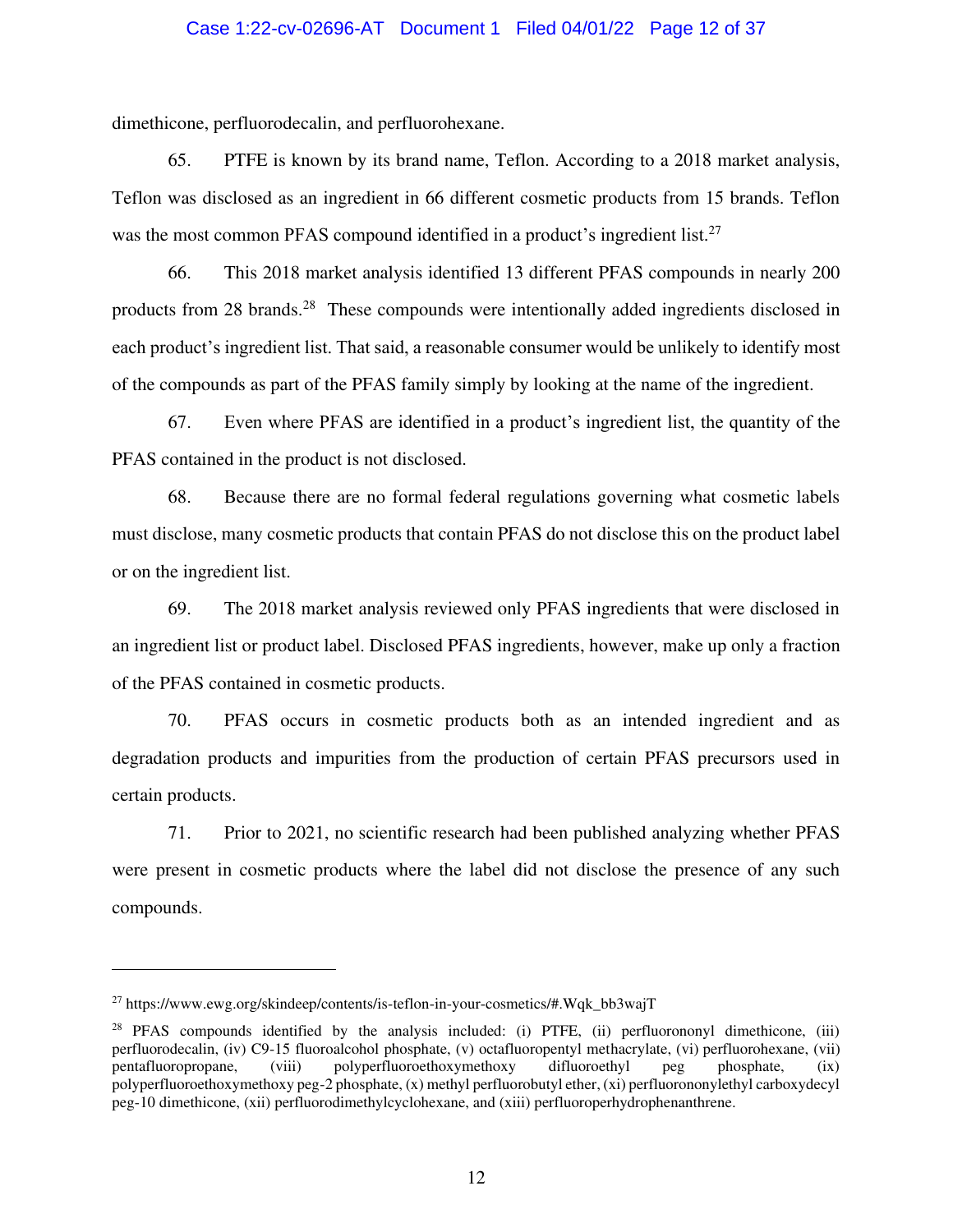#### Case 1:22-cv-02696-AT Document 1 Filed 04/01/22 Page 13 of 37

72. In June 2021, researchers at Notre Dame published a peer-reviewed analysis of 231 cosmetic products using particle-induced gamma ray emission (PIGE) to screen for total fluorine. Researchers analyzed lip products, eye products, foundations, face products, mascaras, concealers, and eyebrow products purchased from retailers such as Ulta Beauty, Sephora, Target, and Bed Bath & Beyond.<sup>29</sup>

73. Because all PFAS are comprised of carbon-fluorine bonds, analyzing a product for total fluorine is a method to investigate whether PFAS are present.

74. Foundations produced the highest median total fluorine concentration, while mascaras produced the largest range of total fluorine measurements. Several mascaras gave the highest fluorine concentrations measured. The three product categories with the highest proportion of fluorine concentrations were foundations, mascaras, and lip products.

75. Researchers found high fluorine levels in products commonly advertised as "wearresistant" to water and oils or "long-lasting," including foundations, liquid lipsticks, and waterproof mascaras. Industrial and consumer products containing PFAS are often described as water or stain-resistant.

76. Researchers performed a further analysis of 29 foundations, mascaras, and lip products using liquid chromatography-tandem mass spectrometry and gas chromatographic mass spectrometry.

77. This further analysis revealed that short-chain PFAS were most commonly detected in these products.

78. However, researchers also found that the 29 products also contained long-chain PFAS.

79. Only 8% of the 231 cosmetics screened for total fluorine listed any PFAS as an ingredient and only 3% of the 29 products in the second round of testing listed any PFAS as an ingredient. Long and short-chain PFAS were detected in all 29 products analyzed in the second

<sup>29</sup> https://pubs.acs.org/doi/10.1021/acs.estlett.1c00240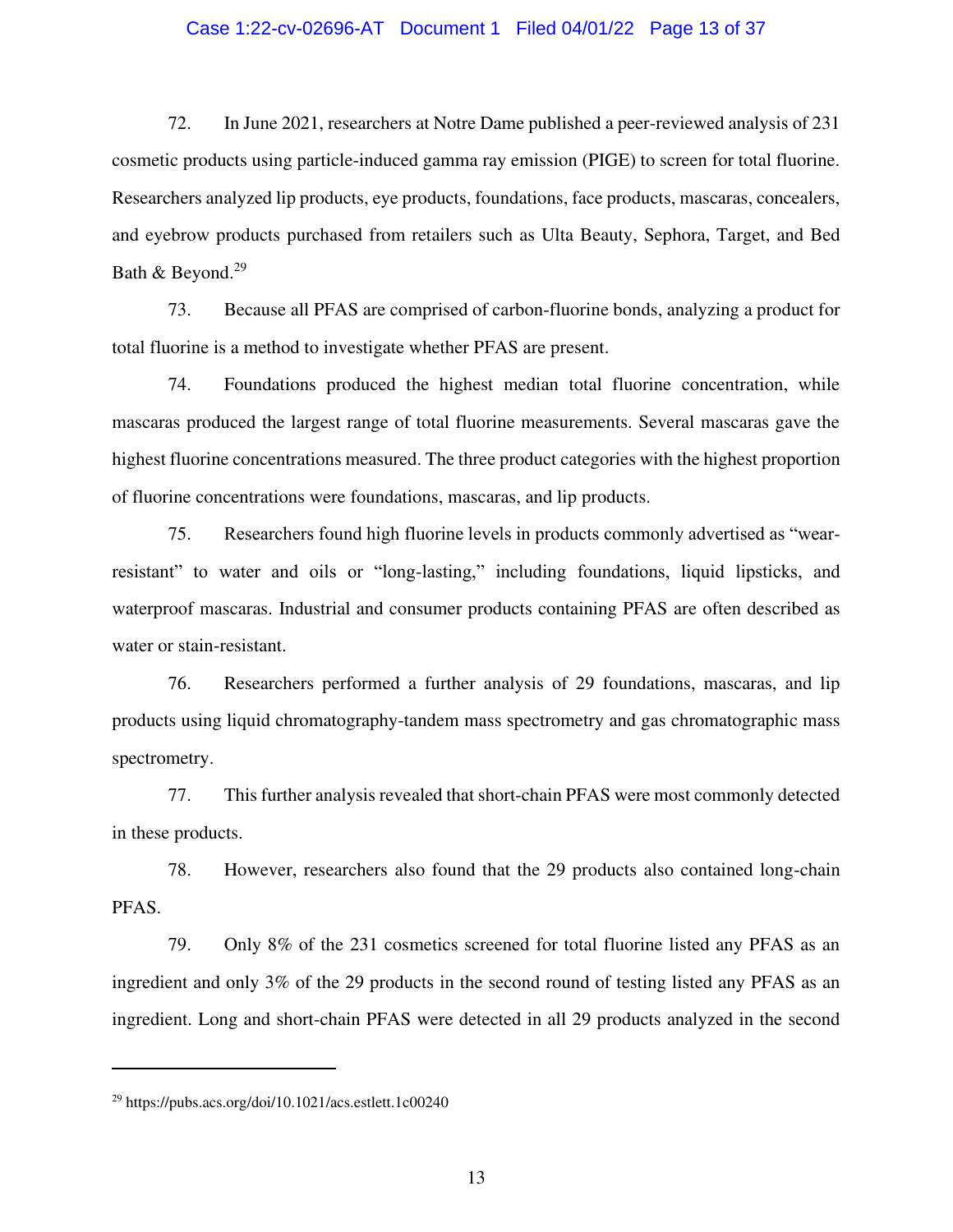#### Case 1:22-cv-02696-AT Document 1 Filed 04/01/22 Page 14 of 37

round of testing, meaning that very few disclosed that PFAS were present in the product.

80. Some cosmetic product ingredients, such as mica, talc, silica, Nylon-12, and color additives, are treated with PFAS to provide hydrophobic properties.

81. The use of PFAS in cosmetic products is likely to cause unwanted or unforeseen human exposures. Consumers may inadvertently ingest PFAS from liquid lip products or absorb PFAS from mascara through their tear ducts. PFAS may be absorbed through the skin from foundations or other products that require dermal applications.

82. In addition, PFAS in cosmetic products contributes to PFAS entering wastewater streams and cause ecosystem exposures when those products are discarded in landfills.

83. Because many PFAS are not disclosed on product labels or in a product's ingredient list, consumers are likely unaware of their personal exposure, as well as their contribution to ecosystem exposures.

84. Following publication of the June 2021 research, the federal government moved to curtail the widespread inclusion of PFAS in cosmetic products.

85. In June 2021, bipartisan legislation was introduced in the U.S. Senate by Senator Susan Collins (R-ME) and Senator Richard Blumenthal (D-CT) that would ban PFAS in cosmetic products, including makeup, moisturizer, and perfume. That proposed legislation would direct the FDA to issue a proposed rule banning the intentional addition of PFAS in cosmetics within 270 days of the law's enactment and require a final rule to be issued 90 days thereafter.<sup>30</sup> Similar legislation was introduced in the House of Representatives as well by Representatives Debbie Dingell (D-MI), Brian Fitzpatrick (R-PA), Annie Kuster (D-NH), and John Katko (R-NY).<sup>31</sup>

86. Members of the scientific community support this proposed legislation. Arelene Blum, PhD, who is the executive director of the Green Science Policy Institute and a co-author of the Notre Dame study, stated, "PFAS chemicals are not necessary for makeup. Given their large

<sup>30</sup> https://www.collins.senate.gov/newsroom/collins-blumenthal-introduce-bill-ban-pfas-chemicals-cosmetics

<sup>31</sup> https://debbiedingell.house.gov/news/documentsingle.aspx?DocumentID=3097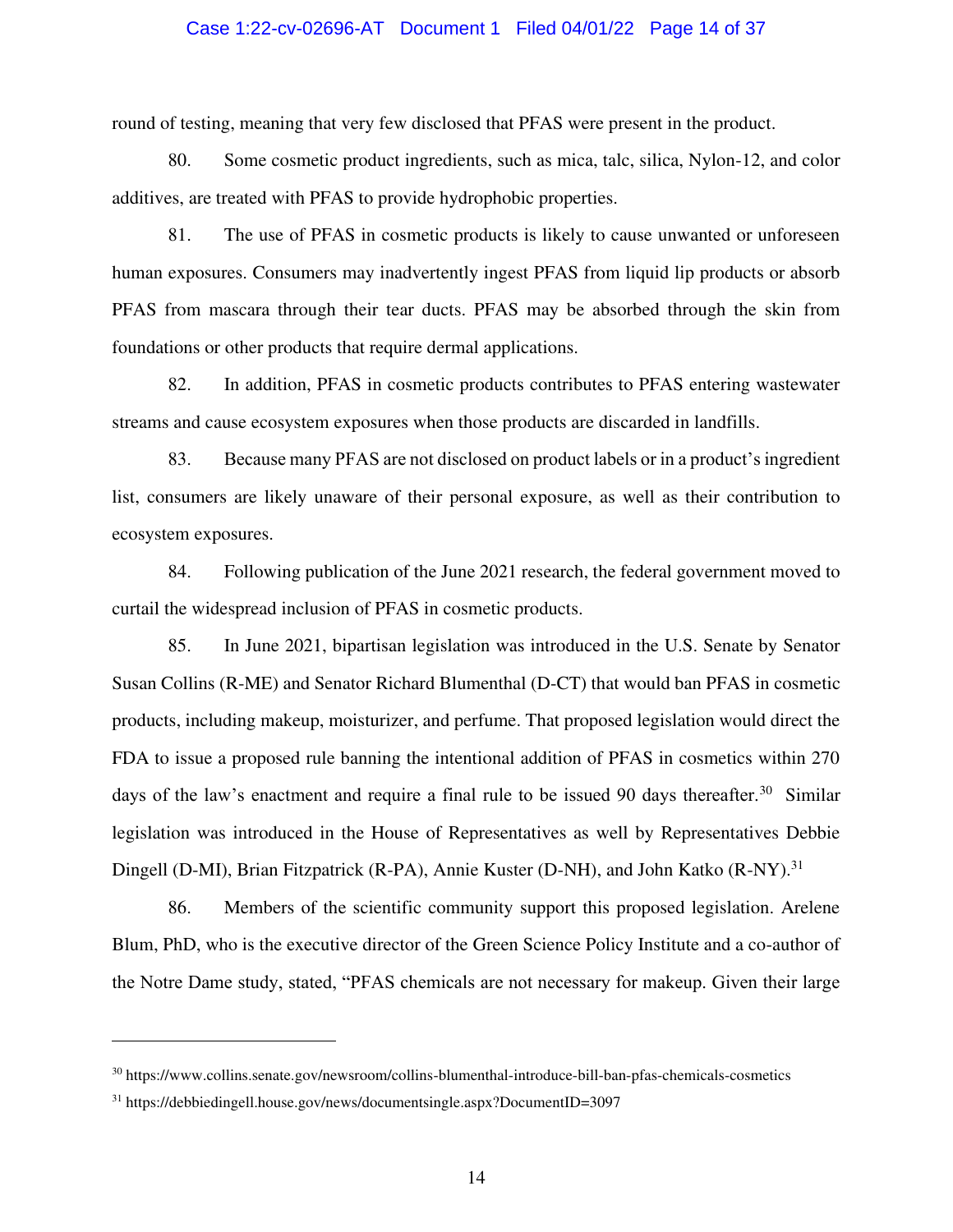#### Case 1:22-cv-02696-AT Document 1 Filed 04/01/22 Page 15 of 37

potential for harm, I believe they should not be used in any personal care products." And Scott Faber, the Senior Vice President of Government Affairs for the Environmental Working Group stated, "Toxic forever chemicals have no place in personal care products."<sup>32</sup>

# **IV. INDEPENDENT LAB TESTING CONFIRMS PRESENCE OF PFAS IN CERTAIN COVERGIRL COSMETIC PRODUCTS**

87. After reviewing the study conducted by Notre Dame researchers, Plaintiff sought independent third-party testing to determine whether certain CoverGirl-branded cosmetic products contained PFAS.

88. To perform this testing, Plaintiff sought out an independent laboratory that utilized industry standard techniques to detect PFAS constituents in cosmetic products.

89. Plaintiff's independent testing from a third-party lab determined that PFAS, including certain long-chain PFAS like PFOA, were present within several popular CoverGirl waterproof mascara products, including CoverGirl Lash Blast Volume Waterproof Mascara and CoverGirl Clump Crusher Waterproof Mascara (collectively, the "Waterproof Mascara Products").

90. The presence of PFAS in a cosmetic product that is applied to the eye is material to Plaintiff, customers, and members of the putative class.

91. As set forth below, neither of the Waterproof Mascara Products identified herein disclose to the consumer that they contain PFAS as detected in Plaintiff's testing.

# **V. DEFENDANTS' MISLEADING ADVERTISING OF THE WATERPROOF MASCARA PRODUCTS**

92. Defendant Coty is one of the largest cosmetics companies in the world, generating over \$5 billion in revenue in 2021 alone. Coty owns over 15 different mass beauty and prestige beauty brands, including CoverGirl, and employs over 11,430 full-time employees across the globe, including in New York.<sup>33</sup>

<sup>32</sup> https://www.collins.senate.gov/newsroom/collins-blumenthal-introduce-bill-ban-pfas-chemicals-cosmetics

<sup>33</sup> https://s23.q4cdn.com/980953510/files/doc\_financials/2021/ar/COTY-Annual-Report-2021\_Final.pdf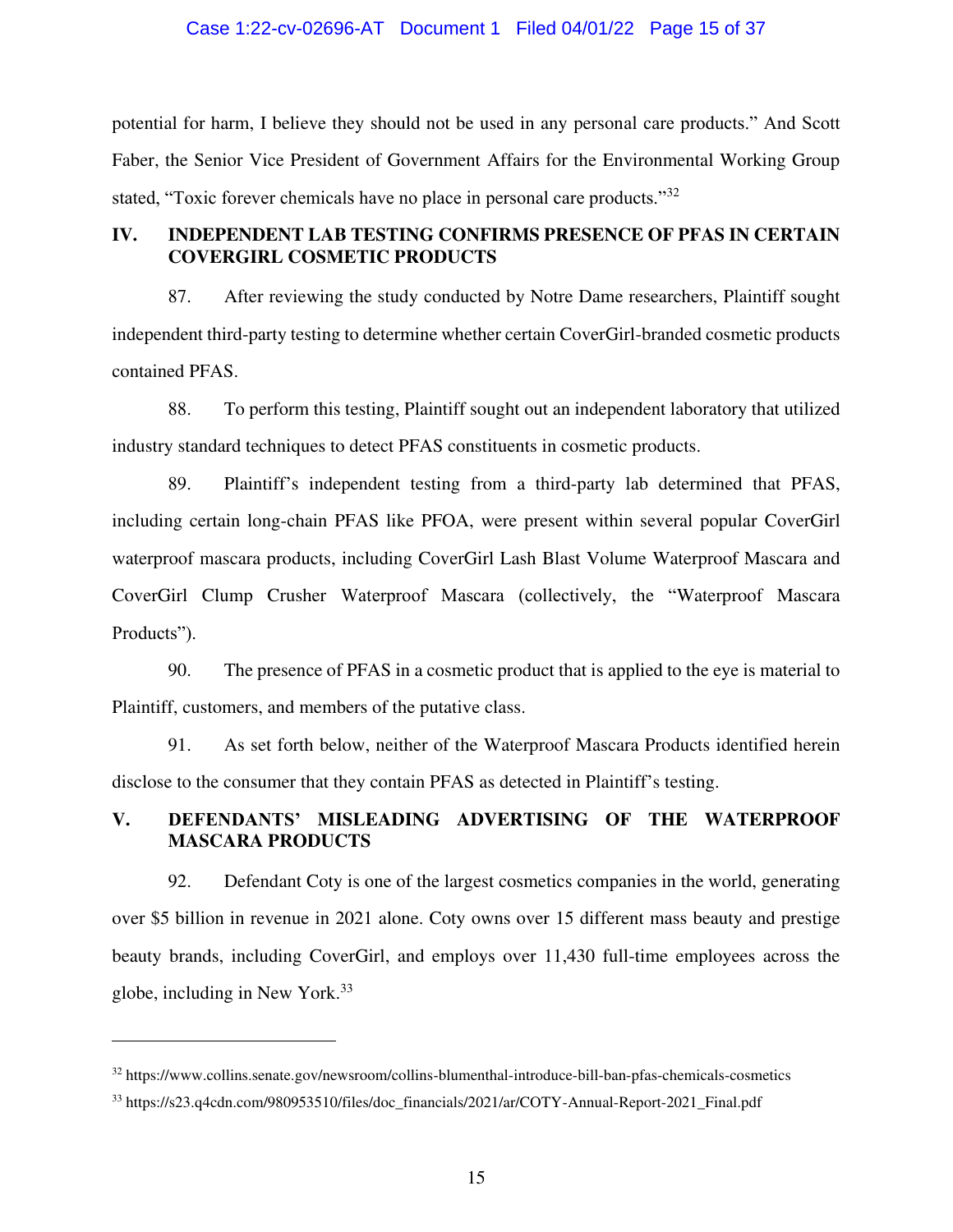### Case 1:22-cv-02696-AT Document 1 Filed 04/01/22 Page 16 of 37

93. Coty claims that its "products have an important role to play in building a sustainable future. To respond to evolving social and environmental challenges, we intend to keep sustainability at the heart of product innovation."<sup>34</sup>

94. To this end, Coty publishes a Sustainability Report, which underscores its environmentally-conscious promises, including that

from the sourcing of raw materials to manufacturing . . . our products have an environmental impact. . . . Our ambition is to put sustainability at the heart of innovation. . . . We want to change the way we design, formulate and manufacture, in order to minimize our environmental impacts and create more innovative, cleaner products.<sup>35</sup>

95. Coty's Sustainability Report further represents: "Human safety assessments are integral to our product development process, ensuring all products are safe for their intended use." $36$ 

96. In addition to Coty's representations, CoverGirl also touts its sustainability efforts and the healthy aspects of its products, including its mascara products.

97. A recent press release by CoverGirl and Coty identified the CoverGirl brand as "the original founder and creator of clean makeup and 60 years later continues to define what it means to be a responsible beauty brand."<sup>37</sup>

98. Stefano Curti, Coty's Chief Brands Officer in 2021, further stated, "COVERGIRL continues to make good-for-you makeup and skincare, prioritizing the health of our consumers and the planet."<sup>38</sup>

99. Defendants represent not only that they prioritize the safety and sustainability of its

<sup>34</sup> https://www.coty.com/sustainability/beauty-of-our-product

<sup>35</sup> https://www.coty.com/sites/default/files/coty\_sustainability\_report\_fy20.pdf#page=1

<sup>36</sup> *Id.* at 31

<sup>37</sup> https://www.businesswire.com/news/home/20210623005614/en/Coty%E2%80%99s-COVERGIRL-Takes-Largest-Sustainability-Step-To-Date-%E2%80%93-A-Reduction-of-35-of-Plastic-in-Pressed-Powder-Packaging-Globally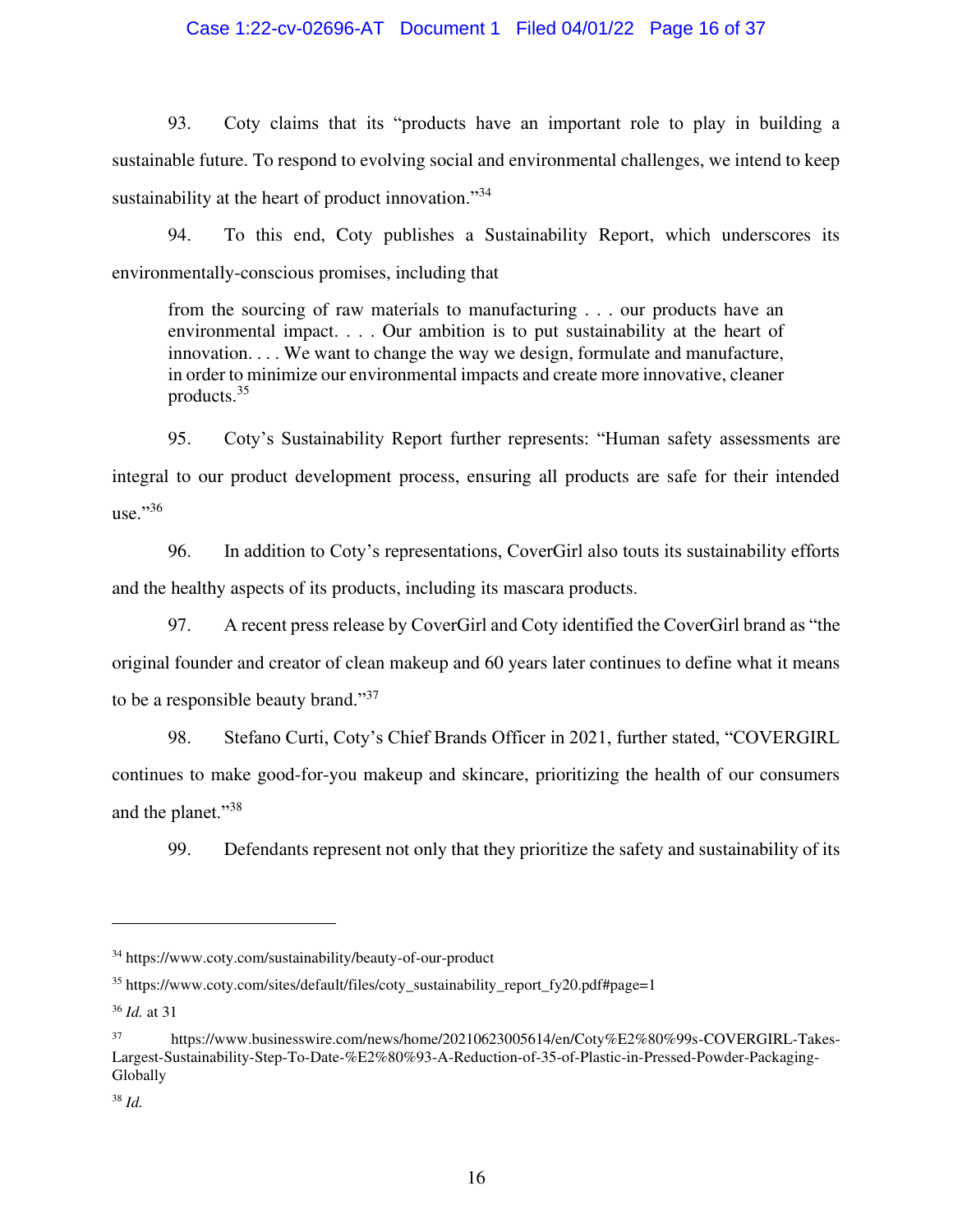#### Case 1:22-cv-02696-AT Document 1 Filed 04/01/22 Page 17 of 37

products, including the Waterproof Mascara Products, but that they are an industry leader in this effort: "As a brand, COVERGIRL continues to identify areas where we can reduce our environmental impact, continuing to lead the way as the original clean brand which our consumers are proud to stand behind."39

100. Furthermore, Coty touts that "[i]nnovation is a pillar of our business," and claims that it "continuously seek[s] to improve our products through research and development."<sup>40</sup> Coty maintains its principal research and development facility in Morris Plains, New Jersey.<sup>41</sup>

101. CoverGirl offers at least ten different "waterproof" mascara products.<sup>42</sup> Of these products, Plaintiff's testing has thus far determined that the Waterproof Mascara Products contain undisclosed PFAS.

102. Upon information and belief, discovery is likely to reveal that additional Waterproof Mascara Products contain PFAS that is not disclosed on the product label or packaging.

103. Defendants formulated, developed, manufactured, labeled, distributed, marketed, advertised, and sold the Waterproof Mascara Products throughout the United States, including in this District, during the Class Period.

104. The packaging, labeling, and ingredient lists of the Waterproof Mascara Products that Plaintiff and the Class relied upon when making their purchases of the Waterproof Mascara Products were prepared, reviewed, and/or approved by Defendants and their agents, and were disseminated by Defendants and their agents through the packaging, labeling, and ingredient lists that contained the misrepresentations and omissions alleged herein.

105. Defendants intended for consumers, such as Plaintiff, to rely on the statements and omissions on the packaging, labeling, and ingredient lists of the Waterproof Mascara Products

<sup>39</sup> *Id.*

<sup>40</sup> https://s23.q4cdn.com/980953510/files/doc\_financials/2021/ar/COTY-Annual-Report-2021\_Final.pdf

<sup>41</sup> *Id.* at 26.

<sup>42</sup> Covergirl.com/en\_us/eye-makeup/waterproof-mascara/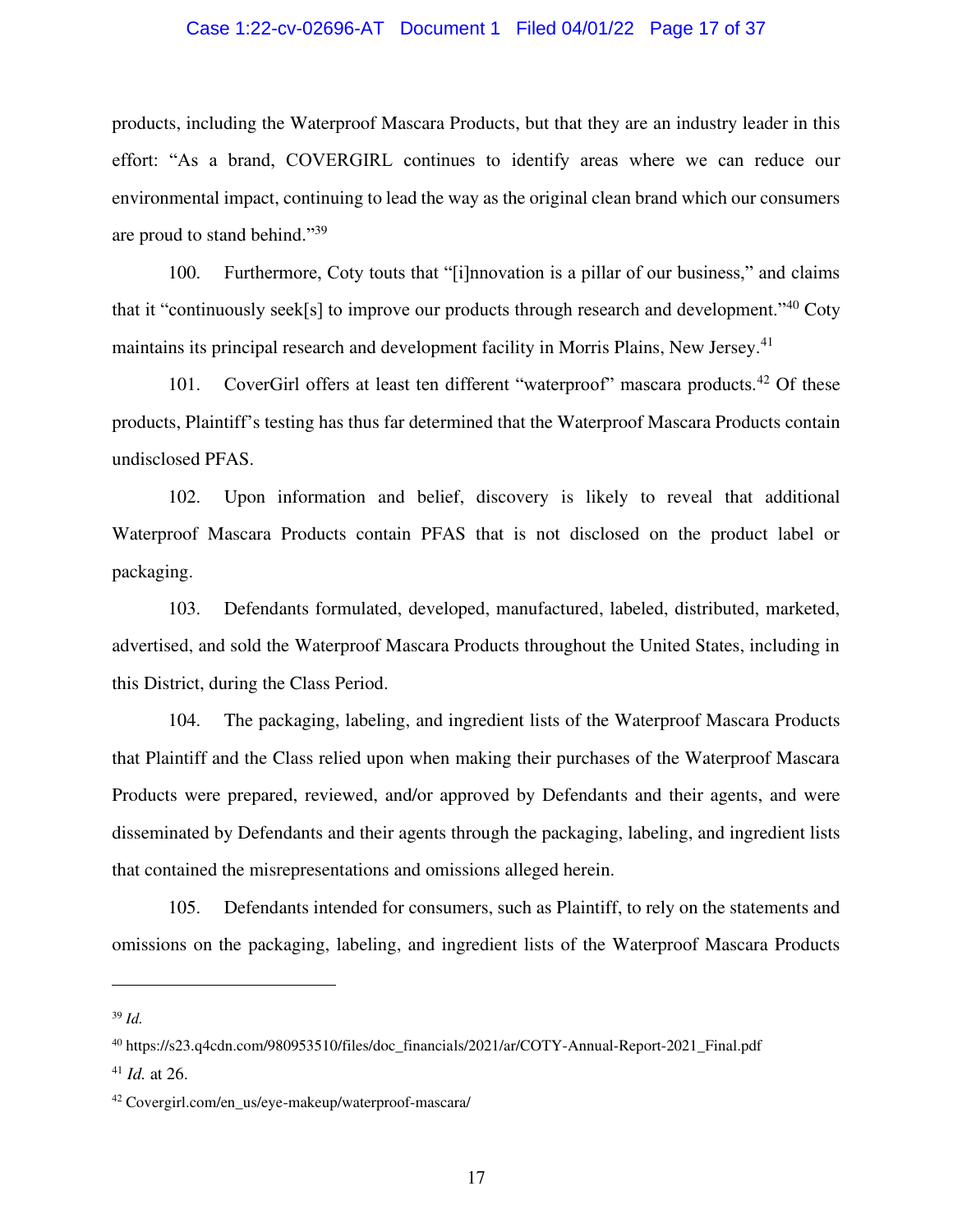#### Case 1:22-cv-02696-AT Document 1 Filed 04/01/22 Page 18 of 37

when deciding to purchase them. As a result of Defendants' misrepresentations and omissions, reasonable consumers, including Plaintiff and the Class, were misled into purchasing the Waterproof Mascara Products when, if they had known the truth about the presence of PFAS, they would not have purchased them at all or would have paid less for those products.

106. Defendants own, manufacture, and distribute the Waterproof Mascara Products and created, allowed, negligently oversaw, and/or authorized the unlawful, fraudulent, unfair, misleading, and/or deceptive packaging, labeling, and ingredient lists of the Waterproof Mascara Products.

107. Defendants are responsible for selecting and sourcing the ingredients used in the Waterproof Mascara Products and for conducting all relevant quality assurance protocols, including testing, for the Waterproof Mascara Products. Therefore, Defendants knew, or should have known, that failing to disclose the presence of detectable levels of PFAS was a material omission and that it was concealing the true quality, nature, and safety of the Waterproof Mascara Products.

108. Neither of the Waterproof Mascara Products disclose on the packaging, labeling, or ingredient list that the mascara contains detectable levels of PFAS, including PFOA, PFHxA, PFDoS, and NEtFOSE, among others.

#### **VI. PLAINTIFF'S USE OF COVERGIRL WATERPROOF MASCARA PRODUCTS**

109. Plaintiff Deborah Brown has been purchasing CoverGirl mascaras since she was a teenager. Ms. Brown purchased one or more tubes of CoverGirl Lash Blast Volume Waterproof Mascara within the past three years.

110. Plaintiff specifically purchased the Waterproof Mascara Product because of its waterproof quality, as she kept smudging mascara in her eyes with non-waterproof products.

111. Plaintiff's eyes are sensitive, and she purchased the Waterproof Mascara Product with that sensitivity in mind.

112. As a result of Defendants' misrepresentations and omissions, Plaintiff Brown purchased the Waterproof Mascara Products because she reasonably believed they were safe for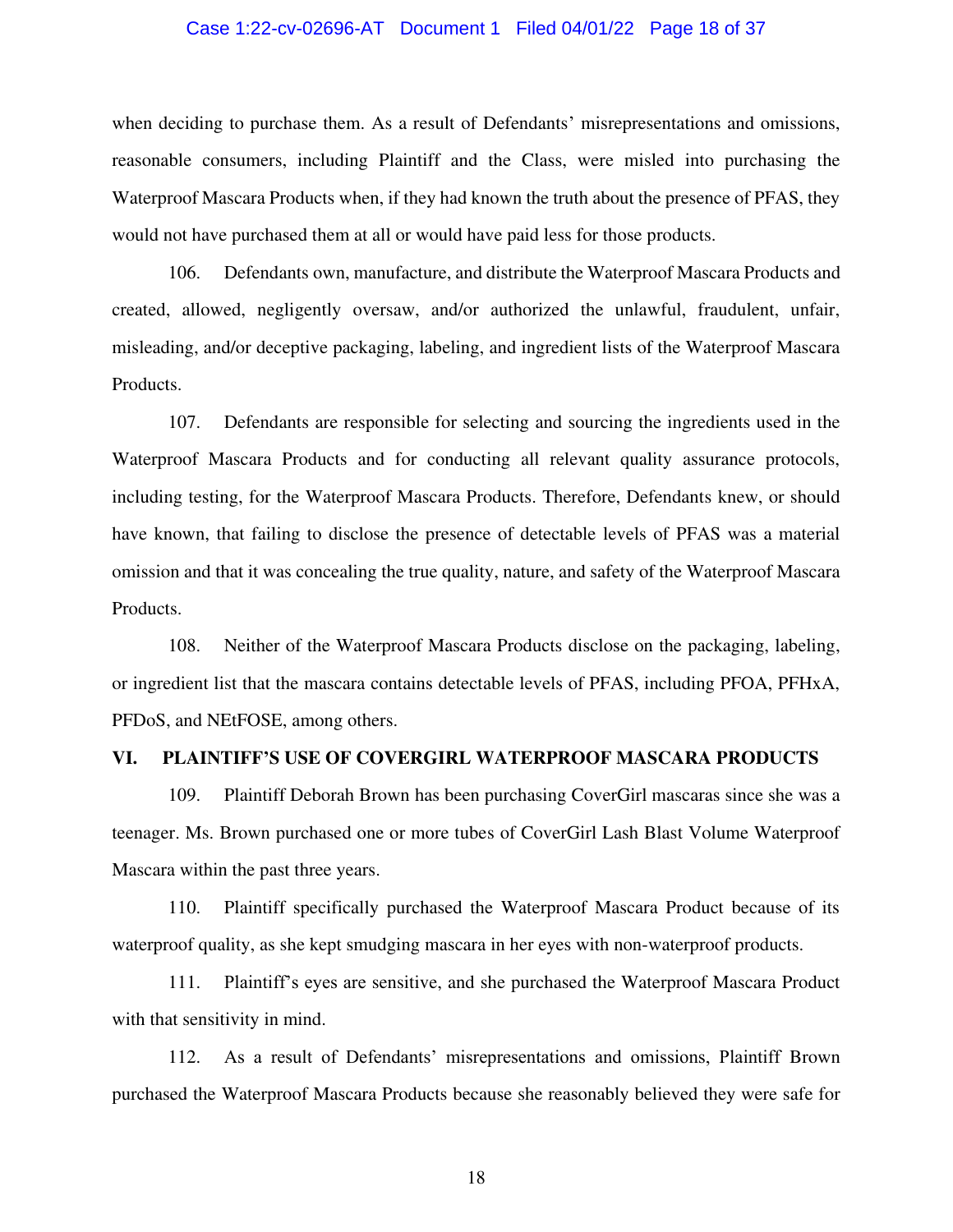#### Case 1:22-cv-02696-AT Document 1 Filed 04/01/22 Page 19 of 37

use around, adjacent to, and near her eyes.

113. Plaintiff followed the instructions and applied the Waterproof Mascara Product around her eyes.

114. Prior to purchase, Plaintiff saw and relied upon Defendants' packaging and the ingredient lists for the Waterproof Mascara Products when making her decision to purchase one of the Waterproof Mascara Products.

115. Plaintiff, like other reasonable consumers, reasonably relied on Defendants' packaging, labeling, ingredient list, and disclosures when deciding to purchase one of the Waterproof Mascara Products.

116. Plaintiff was unaware that the Waterproof Mascara Products contained detectable levels of PFAS.

117. Plaintiff would not have purchased the Waterproof Mascara Products, or would have paid less for them, had she known that they contained and/or had a material risk of containing dangerous PFAS. In fact, Plaintiff has stopped using the Waterproof Mascara Products since learning they contain PFAS.

118. The Waterproof Mascara Products were misleadingly advertised. As a result of Defendants' negligent, reckless, and/or knowingly deceptive conduct, Plaintiff was injured by purchasing, at a premium price, the Waterproof Mascara Products that were not of the quality and safety promised and that Plaintiff would not have purchased if she had not been misled by Defendants.

119. If Plaintiff or the members of the putative Class were to encounter the Waterproof Mascara Products in the future, they could not reasonably rely on the truthfulness of the packaging unless Defendants' packaging and labeling corrected the misleading packaging omission.

## **VII. DEFENDANTS' PACKAGING CLAIMS MISLED AND DECEIVED CONSUMERS**

120. Defendants' packaging claims the Waterproof Mascara Products are safe for use on or near the eyes and do not contain harmful carcinogenic PFAS compounds. These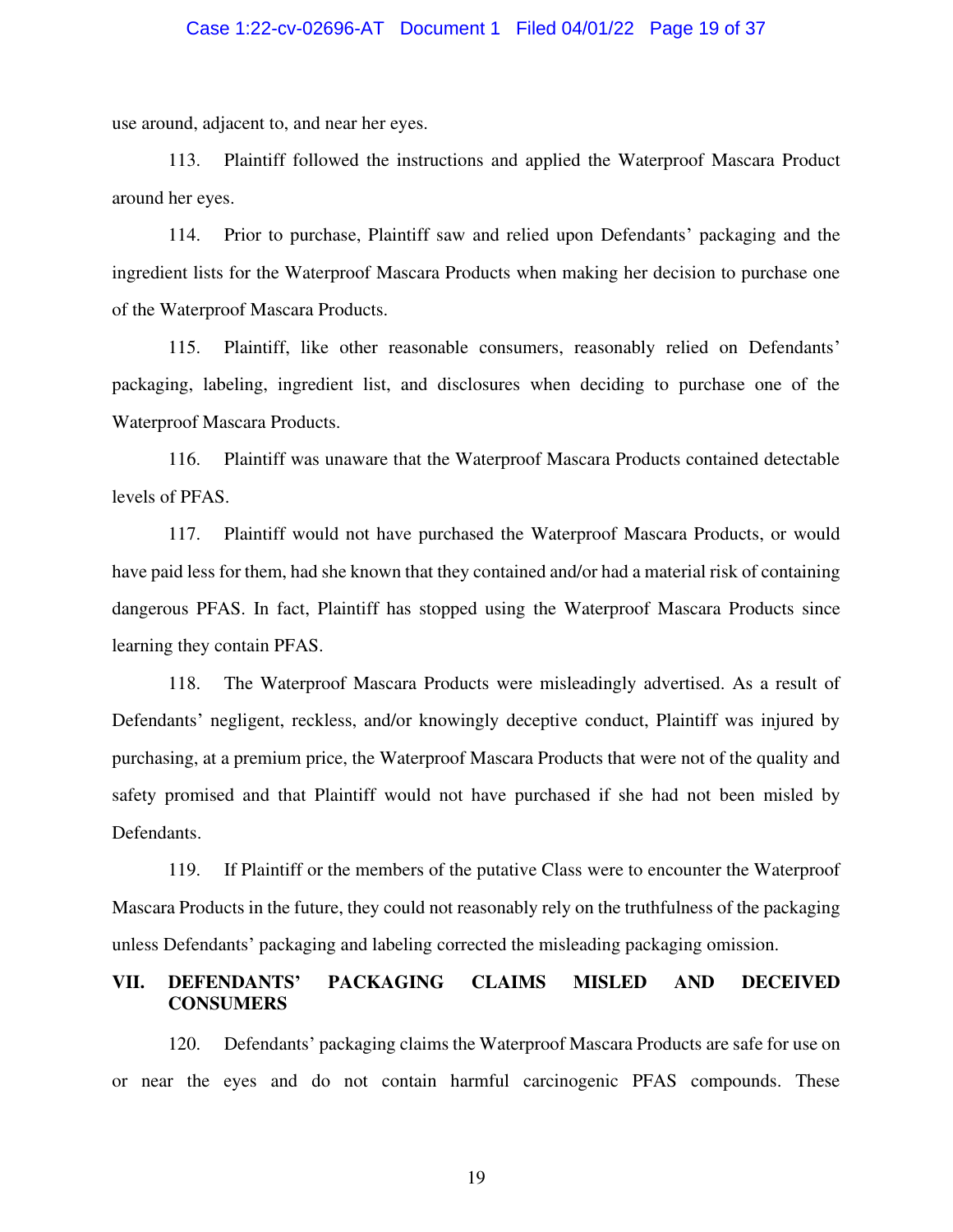#### Case 1:22-cv-02696-AT Document 1 Filed 04/01/22 Page 20 of 37

misrepresentations and omissions are misleading to consumers because the Waterproof Mascara Products do in fact contain and/or have a material risk of containing PFAS.

121. Reasonable consumers, including Plaintiff and the Class, paid Defendants a price premium for the Waterproof Mascara Products because the consumers relied on the accuracy of the disclosures and statements on Defendants' packaging, labels, and ingredient list.

122. Reasonable consumers, including Plaintiff and the Class, considered the above packaging claims to be material to their decision to purchase the Waterproof Mascara Products.

123. Defendants knew or should have known, yet failed to disclose, that the Waterproof Mascara Products contained and/or had a material risk of containing PFAS, and thus did not conform to the packaging claims.

124. Defendants also knew or should have known that the presence or material risk of PFAS were a material consideration to consumers like Plaintiff and the Class when they purchased the Waterproof Mascara Products.

125. A reasonable consumer would not have paid the price premium for the Products if they had known that the Waterproof Mascara Products contained or had a material risk of containing PFAS.

126. In fact, reasonable consumers, including Plaintiff and the Class, would have refused to purchase the Waterproof Mascara Products entirely if they had known that the Products contained or had a material risk of containing PFAS.

127. As a result of Defendants' misleading packaging claims and omissions, consumers like Plaintiff and the Class suffered substantial financial losses by paying premium prices for the Waterproof Mascara Products that did not conform to their packaging claims. Not only that, but Plaintiff and Class Members have incurred costs to prematurely replace the product and costs to discontinue use of the product before its expiration.

## **VIII. CONSUMER RELIANCE WAS REASONABLE AND FORESEEABLE**

128. Plaintiff and the Class reasonably relied upon Defendants' misleading packaging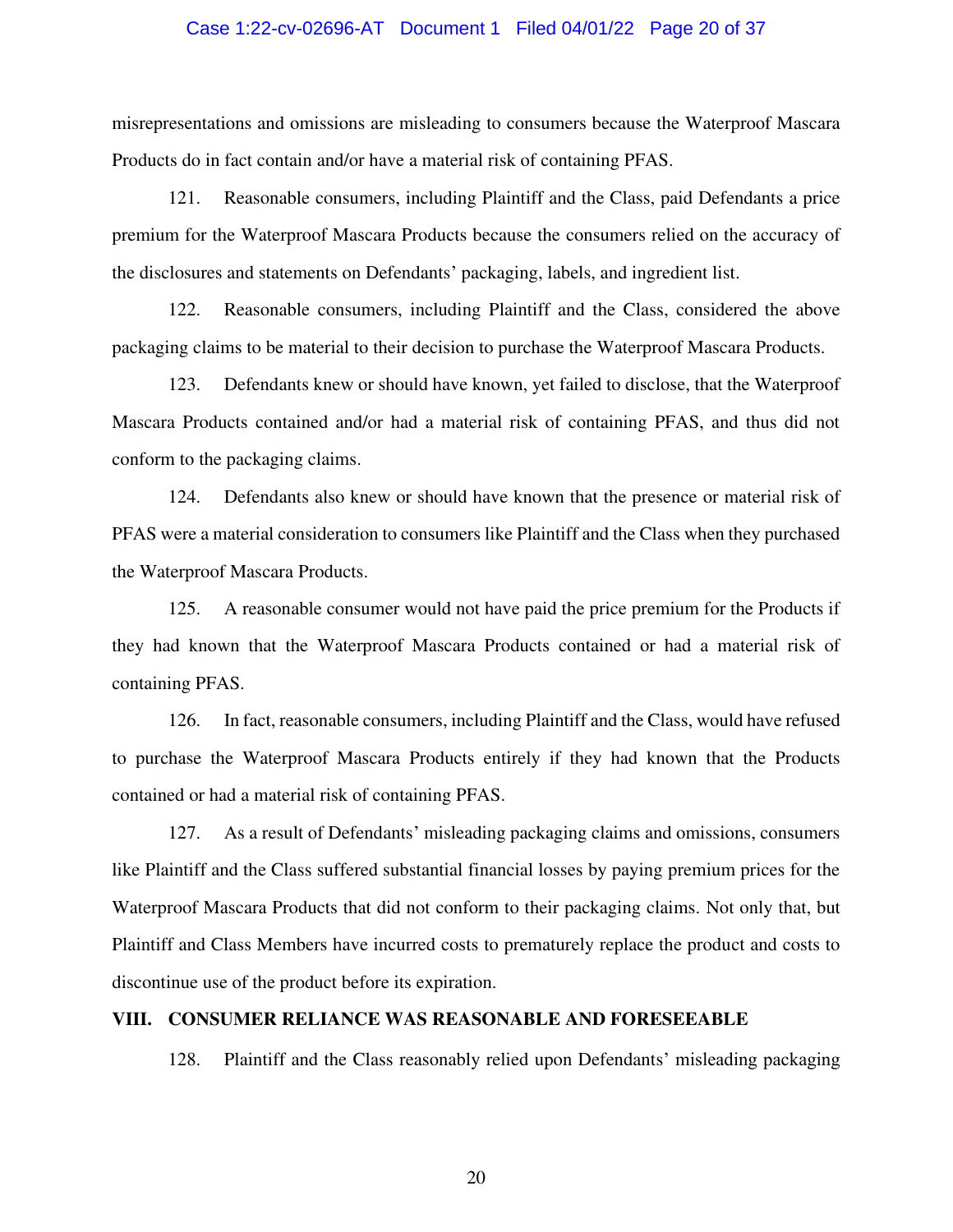#### Case 1:22-cv-02696-AT Document 1 Filed 04/01/22 Page 21 of 37

claims and omissions when making their decision to purchase the Waterproof Mascara Products.

129. Any reasonable consumer would consider the packaging and labeling of a cosmetics product. At the time of purchase, Plaintiff and the Class had no opportunity to discover the truth about Defendants' omission of the presence or risk of PFAS in the Waterproof Mascara Products.

130. Consumers reasonably relied upon Defendants' misleading packaging claims as objective statements that communicated, represented, and advertised that the Waterproof Mascara Products had specific product characteristics.

131. Defendants knew, or should have known, that Plaintiff and the Class would rely on their misleading packaging claims. Defendants designed and had control over the Waterproof Mascara Products' packaging, including omitting information about the presence or risk of PFAS, in order to target and induce consumers, like Plaintiff and the Class, to purchase the Product at the advertised price.

132. Plaintiff and the Class are intended third-party beneficiaries of any implied warranty between Defendants and retailers. Retailers were not intended to be the ultimate consumers of the Waterproof Mascara Products as any implied warranty that exists was intended to benefit consumers.

## **IX. DEFENDANTS' KNOWLEDGE OF THE MISREPRESENTATIONS AND OMISSIONS**

133. Defendants had exclusive knowledge of the contents and formula of their Waterproof Mascara Products, including whether they contained or were at a risk of containing PFAS.

134. Defendants also had exclusive knowledge of their ingredient suppliers and could have obtained information from their suppliers about the contents of the ingredients, including whether they contained or were at risk of containing PFAS.

135. Consumers like Plaintiff and the Class were unable to determine or identify that Defendants' Waterproof Mascara Products contained or were at risk of containing PFAS given the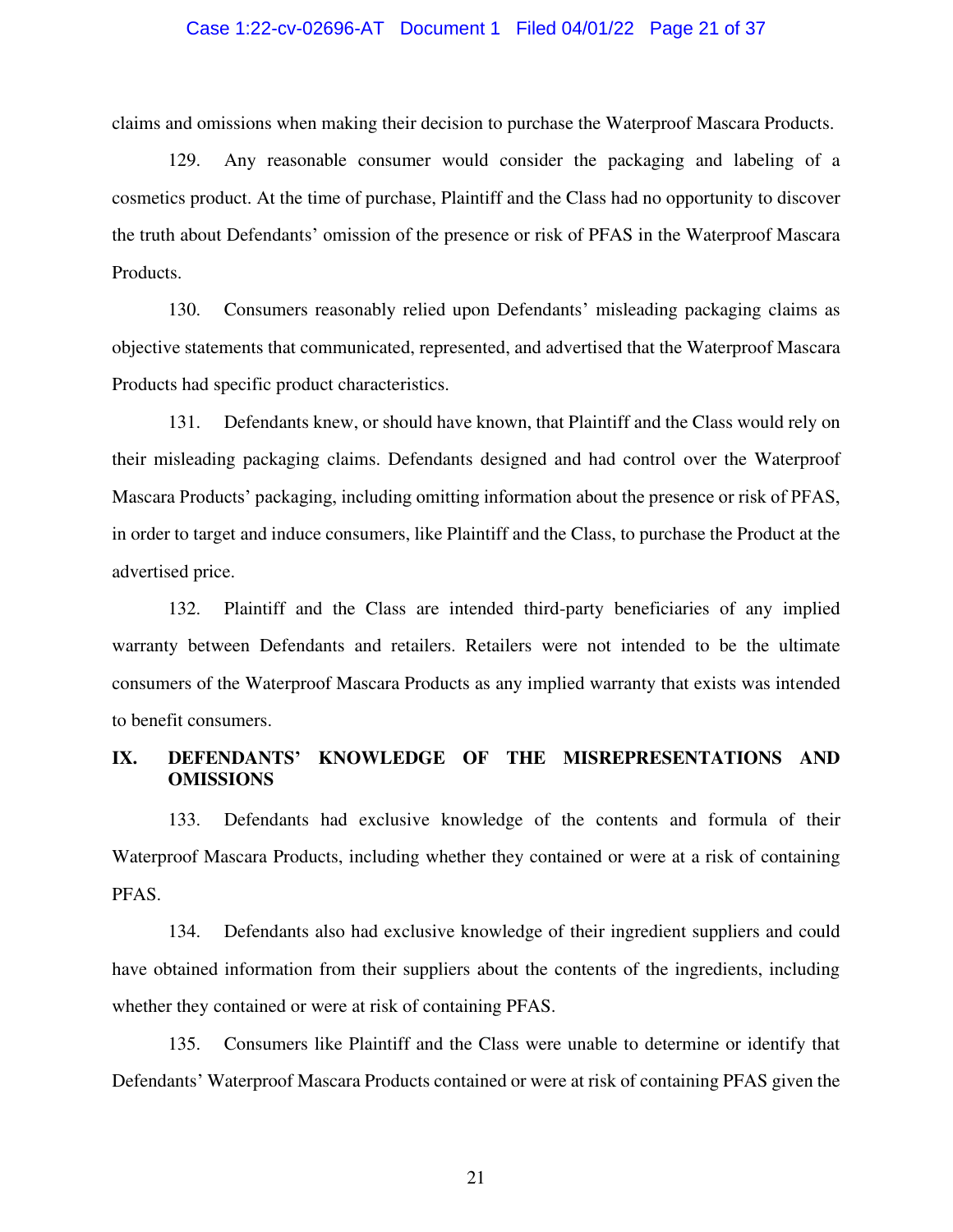#### Case 1:22-cv-02696-AT Document 1 Filed 04/01/22 Page 22 of 37

Products' mislabeling and failure to disclose the presence or risk of PFAS.

## **X. DEFENDANTS ACTED NEGLIGENTLY AND/OR INTENTIONALLY TO MISLEAD CONSUMERS**

136. Defendants acted negligently and/or intentionally to deceive consumers, including Plaintiff and the Class, through their misleading Waterproof Mascara Product packaging that did not disclose the presence or risk of PFAS in the Products.

137. Defendants did so despite knowing that the presence and/or material risk of PFAS in the Waterproof Mascara Products, as well as knowing that PFAS could be eliminated from its Products. Defendants knew that consumers like Plaintiff and the Class trusted and relied on Defendants to ensure that the Waterproof Mascara Products conformed to their packaging claims and did not contain undisclosed PFAS.

## **XI. TOLLING OF STATUTES OF LIMITATIONS**

138. Any applicable statute of limitations has been tolled by Defendants' knowing and active concealment of the presence or risk of PFAS in the Waterproof Mascara Products and the misrepresentations and omissions alleged herein. Through no fault or lack of diligence, Plaintiff and members of the Class were deceived regarding the Waterproof Mascara Products and could not reasonably discover that they contained, or may contain, PFAS.

139. Plaintiff and members of the Class did not discover and did not know of any facts that would have caused a reasonable person to expect that the Defendants was concealing the presence or risk of PFAS in the Waterproof Mascara Products. As alleged herein, the presence or risk of PFAS in the Waterproof Mascara Products was material to Plaintiff and members of the Class at all relevant times. Within the time period of any applicable statute of limitations, Plaintiff and members of the Class would not have discovered through the existence of reasonable diligence that the Waterproof Mascara Products contain, or may contain, PFAS.

140. At all times, Defendants are and were under a continuous duty to disclose to Plaintiff and the Class the true standard, quality, and grade of the Waterproof Mascara Products and to disclose the presence or risk of PFAS due to their exclusive and superior knowledge of the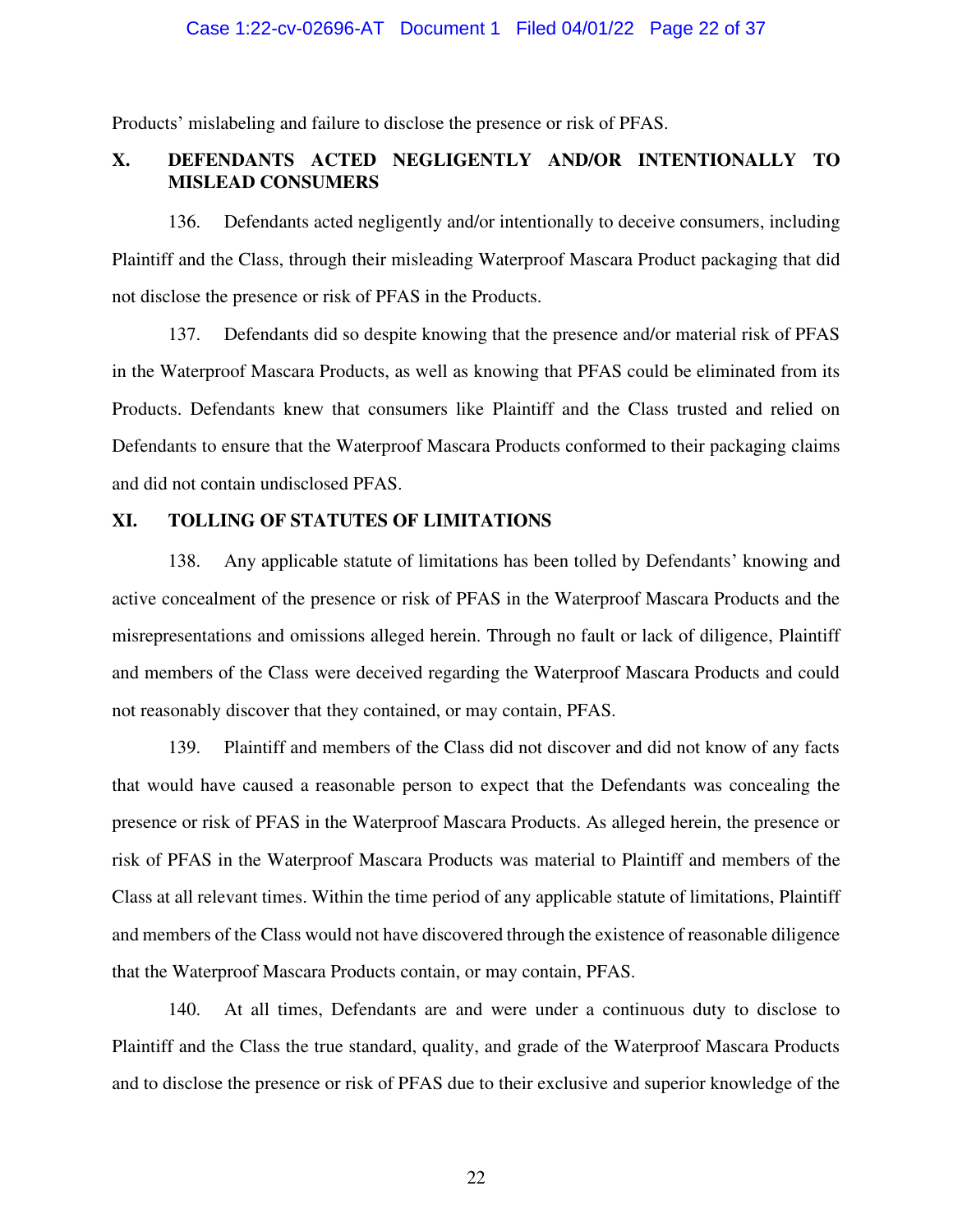#### Case 1:22-cv-02696-AT Document 1 Filed 04/01/22 Page 23 of 37

contents and ingredient sourcing for the Waterproof Mascara Products.

141. Defendants knowingly, actively, and affirmatively concealed the facts alleged herein. Plaintiff and members of the Class reasonably relied on Defendants' knowing, active, and affirmative concealment.

142. For these reasons, all applicable statutes of limitation have been tolled based on the discovery rule and Defendants' fraudulent concealment, and Defendants are estopped from relying on any statues of limitations in defense of this action.

#### **CLASS ACTION ALLEGATIONS**

143. Plaintiff brings this action as a class action pursuant to Rule 23 of the Federal Rules of Civil Procedure on behalf of herself and the classes. This action satisfies the requirements set forth in Rule  $23(a)$  and Rule  $23(b)(3)$ .

144. Plaintiff brings this action on behalf of the following class(es) (together referred to as the "Class"):

> **Nationwide Class:** All individuals in the United States who purchased the Waterproof Mascara Products from 2018 to the present; and/or

> **New York Subclass:** All individuals in the State of New York who purchased the Waterproof Mascara Products from 2018 to the present.

145. Excluded from the Class are Defendants, their legal representatives, assigns and successors, and any entity in which Defendants have a controlling interest. Also excluded is the judge to whom this case is assigned and any member of the judge's immediate family and judicial staff. Claims for personal injury are specifically excluded from the Class.

146. This action is brought and may be properly maintained as a class action. There is a well-defined community of interests in this litigation and the members of the Class are easily ascertainable.

147. Numerosity (Rule  $23(a)(1)$ ): Although the actual size of the Class is uncertain, Plaintiff is informed and believes that the Class is comprised of at least thousands of purchasers of the Waterproof Mascara Products, making joinder impracticable. The disposition of the claims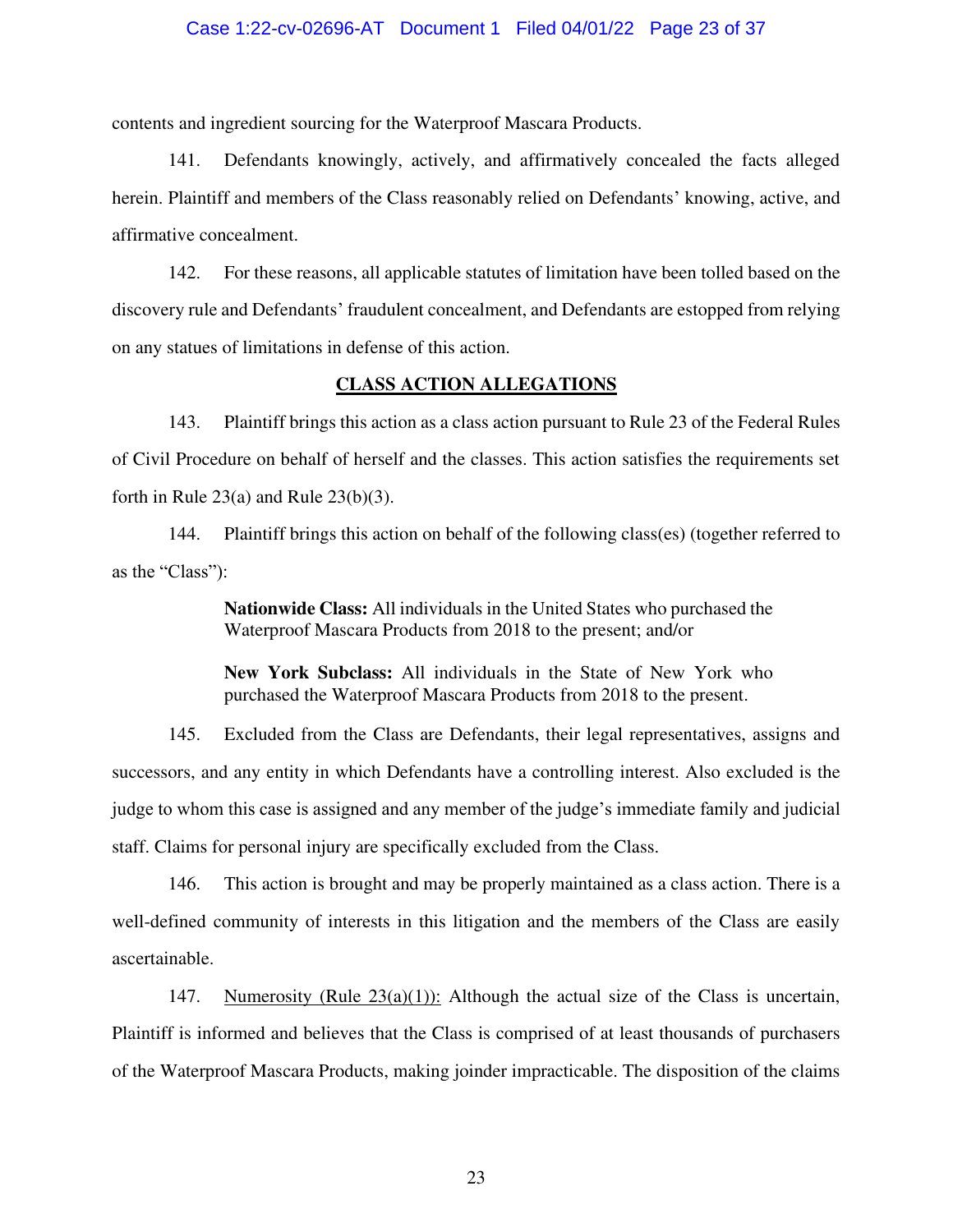# Case 1:22-cv-02696-AT Document 1 Filed 04/01/22 Page 24 of 37

of the Class in a single action will provide substantial benefits to the parties and the Court.

148. Commonality (Rule  $23(a)(2)$ ): Questions of law and fact common to Plaintiff and

the Class include, but are not limited to, the following:

- *a.* Whether Defendants owed a duty of care to Plaintiff and the Class;
- *b.* Whether the Waterproof Mascara Products contained detectable levels of PFAS;
- *c.* Whether Defendants knew or should have known that the Waterproof Mascara Products contained detectable levels of PFAS not disclosed on the product label and/or packaging;
- *d.* Whether Defendants failed to test, or require its suppliers to test, the Waterproof Mascara Products and their ingredients for the presence of PFAS;
- *e.* Whether Defendants failed to disclose that the Waterproof Mascara Products contained PFAS;
- *f.* Whether Defendants wrongfully represented that the Waterproof Mascara Products were safe for use and did not include toxic PFAS substances;
- *g.* Whether reasonable consumers would consider that the Waterproof Mascara Products containing detectable levels of PFAS to be a material fact in purchasing the Waterproof Mascara Products;
- *h.* Whether Defendants continued to manufacture and sell the Waterproof Mascara Products despite knowing that they contain detectable levels of PFAS;
- *i.* Whether Defendants' omission of the presence of PFAS in the Waterproof Mascara Products was likely to mislead, deceive, confuse, or confound consumers acting reasonably;
- *j.* Whether Defendants violated New York law;
- *k.* Whether Defendants engaged in deceptive acts and practices;
- *l.* Whether Defendants engaged in false advertising;
- *m.* Whether Defendants unjustly enriched itself at consumers' expense;
- *n.* Whether Plaintiff and the Class are entitled to actual, statutory, and treble damages; and
- *o.* Whether Plaintiff and the Class are entitled to declaratory and injunctive relief.
- 149. Typicality (Rule 23(a)(3)): The claims of the representative Plaintiff are typical of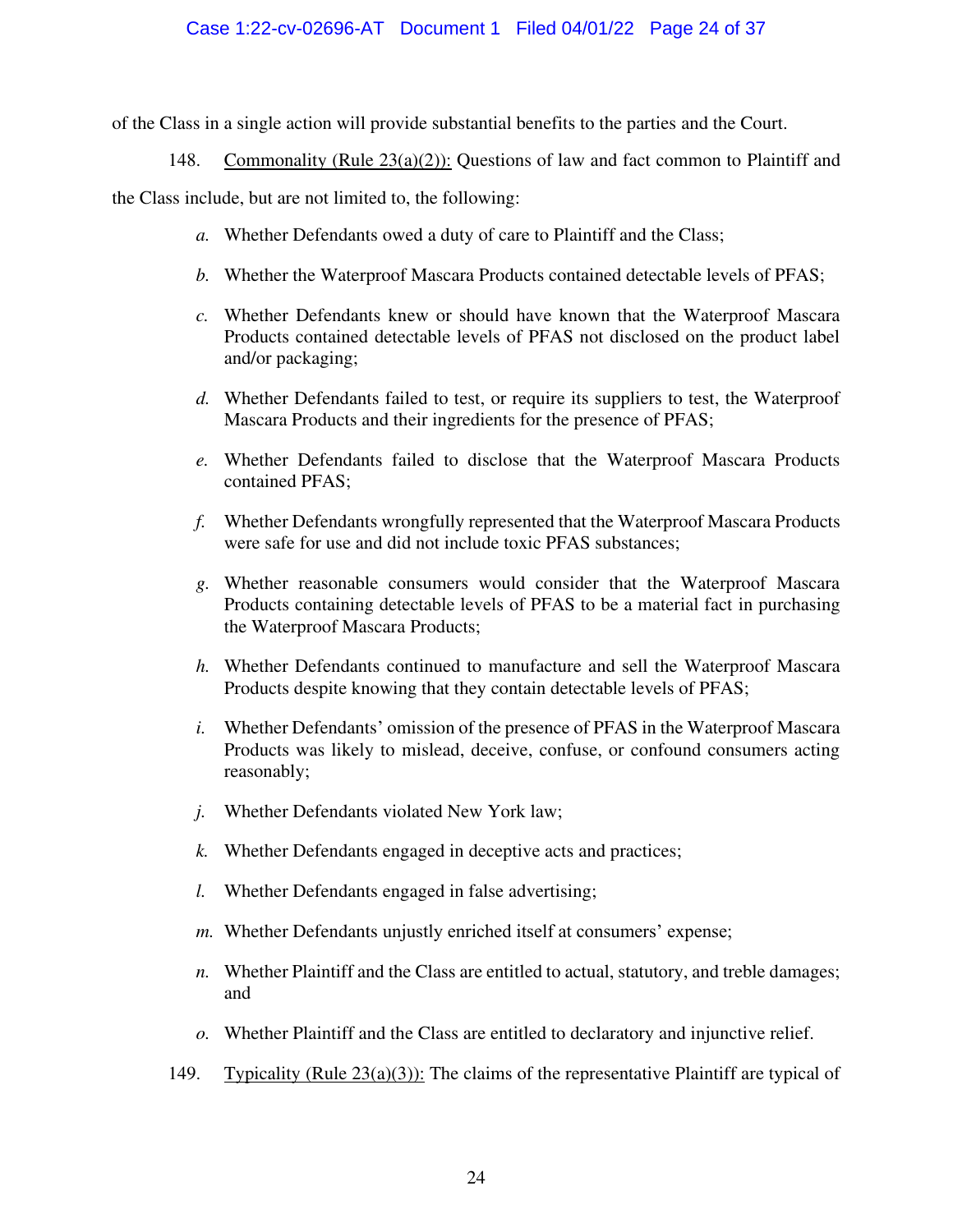#### Case 1:22-cv-02696-AT Document 1 Filed 04/01/22 Page 25 of 37

the claims of members of the Class, in that the representative Plaintiff, like all members of the Class, purchased the Waterproof Mascara Products from Defendants without knowing that it contained detectable levels of PFAS and, if Plaintiff, like all members of the Class, had known that information, she would not have purchased the products or would have paid less for them. Thus, the representative Plaintiff, like all members of the Class, has suffered a common injury. The factual basis of Defendants' misconduct is common to all members of the Class.

150. Adequacy (Rule 23(a)(4)): Plaintiff will fairly and adequately represent and protect the interests of the Class. Plaintiff has retained counsel with substantial experience in prosecuting consumer class actions, including actions involving mislabeling and false advertising, product liability, and violation of consumer protection statutes. Plaintiff and her counsel are committed to vigorously prosecuting this action on behalf of the Class and have the financial resources to do so. Neither Plaintiff nor her counsel have any interests adverse to those of the Class.

151. Predominance of Common Questions (Rule 23(b)(3)): Common questions of law and fact predominate over any questions involving individualized analysis. There are no fundamental questions of fact or law that are not common to members of the Class. The undisclosed presence of PFAS in the Waterproof Cosmetics Products is a common question, as is the Defendants' knowledge regarding the presence of detectable levels of PFAS in its Waterproof Mascara Products and Defendants' unform omission to members of the Class of this material fact. Common questions of law include whether Defendants' conduct violates state consumer protection statutes and other laws, and the Class members' entitlement to damages and remedies.

152. Superiority (Rule 23(b)(3)): Plaintiff and members of the Class have suffered and will continue to suffer harm and damages as a result of Defendants' unlawful and wrongful conduct. A class action is superior to other available methods for the fair and efficient adjudication of the subject controversy. Most members of the Class likely would find the cost of litigating their individual claims to be prohibitive and will have no adequate remedy at law. Thus, absent a class action, members of the Class will continue to incur damages and Defendants' misconduct will proceed without remedy. Class treatment of common questions of fact and law is superior to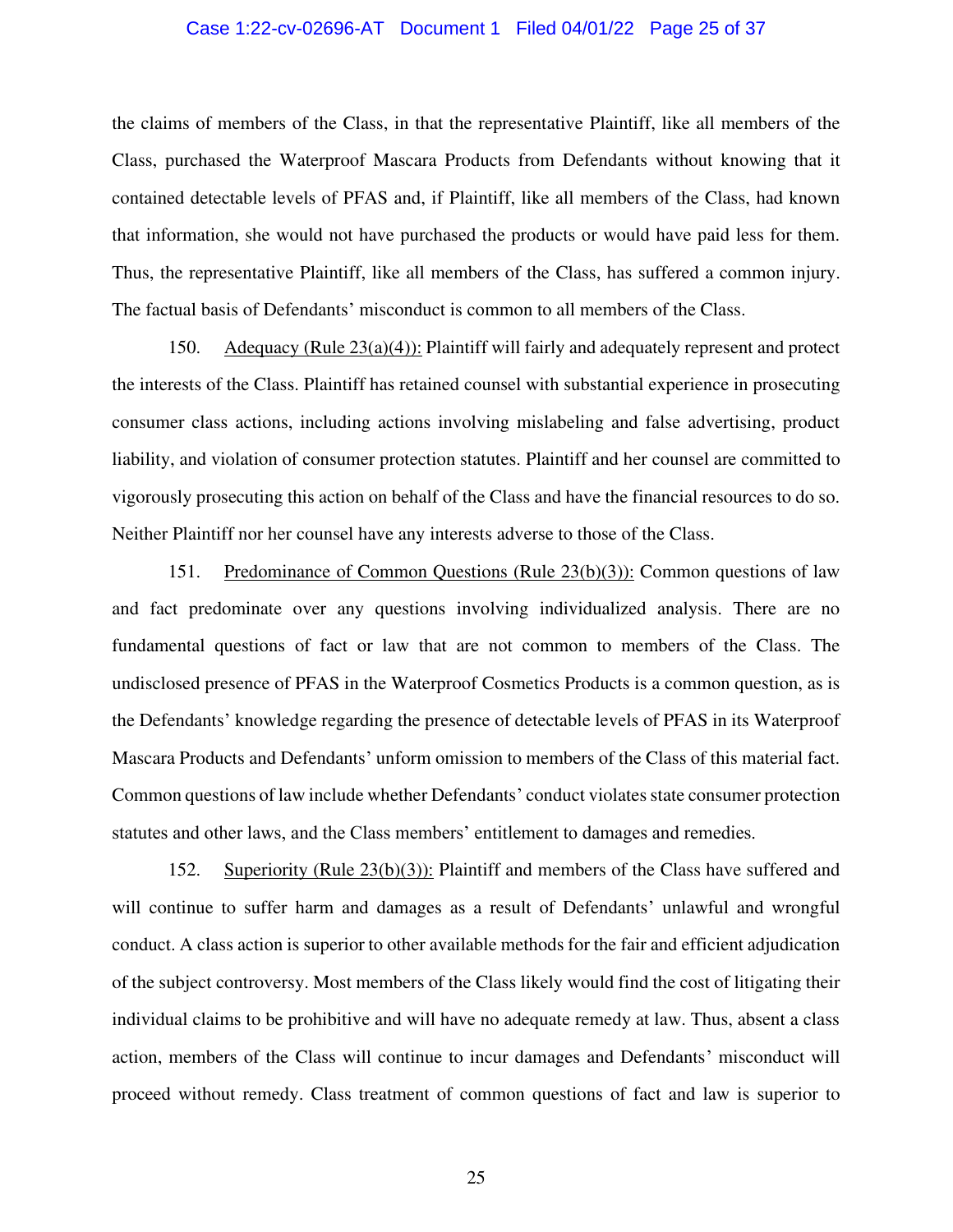#### Case 1:22-cv-02696-AT Document 1 Filed 04/01/22 Page 26 of 37

multiple individual actions or piecemeal litigation because it will conserve the resources of the courts and the litigants and promote consistency and efficiency of adjudication. There is no impediment to the management of this action as a class action because the questions of fact and law are virtually identical for Plaintiff and all Class members.

153. Injunctive Relief (Rule 23(b)(2)): Defendants have engaged in, and continue to engage in, business practices which are unfair and fraudulent by, among other things, failing to disclose the material fact that the Waterproof Mascara Products contain detectable levels of PFAS. Plaintiff seeks class-wide injunctive relief on grounds consistent with the standards articulated in Rule  $23(b)(2)$  that establish final injunctive relief as an appropriate class-wide remedy, in that Defendants continue to manufacture, market, and sell the Waterproof Mascara Products and omit material facts. The injuries suffered by Plaintiff and the Class as a result of Defendants' actions are ongoing.

#### **CAUSES OF ACTION**

#### **FIRST CAUSE OF ACTION**

# **Violations of New York Consumer Law for Deceptive Acts and Practices N.Y. Gen. Bus. Law § 349 (On Behalf of Plaintiff and the Nationwide Class or, in the Alternative, the New York Subclass)**

154. Plaintiff incorporates by reference all preceding allegations contained in this Complaint.

155. New York General Business Law ("NYGBL") § 349 prohibits deceptive acts or practices in the conduct of any business, trade, or commerce, or in the furnishing of any service in the state of New York.

156. By reason of the conduct alleged herein, Defendants engaged in unlawful practices within the meaning of the NYGBL § 349. The conduct alleged herein is a "business practice" within the meaning of the NYGBL § 349, and the deception occurred and originated in part within New York State.

157. Defendants' Waterproof Mascara Products contain and/or have a material risk of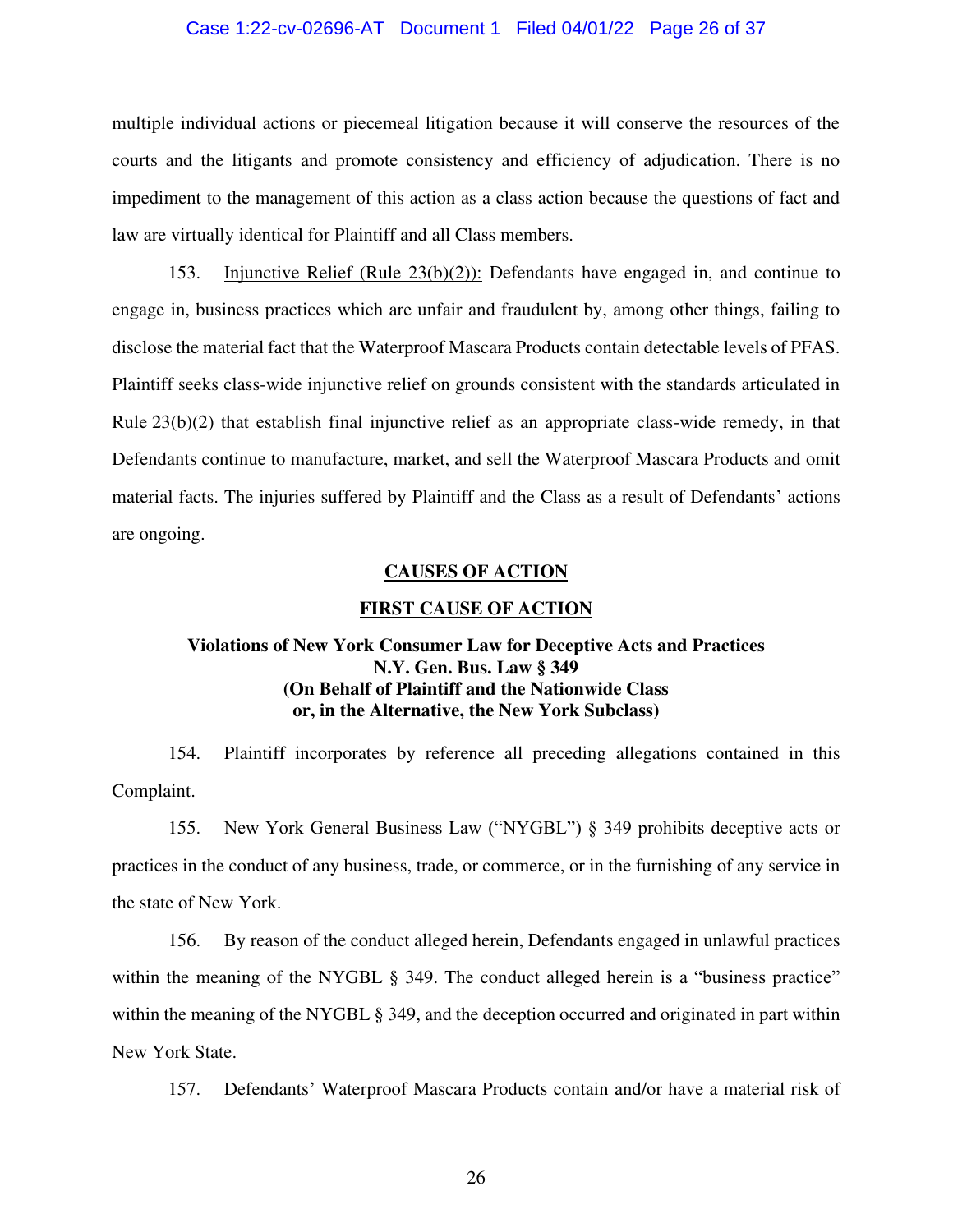#### Case 1:22-cv-02696-AT Document 1 Filed 04/01/22 Page 27 of 37

containing PFAS—a fact Defendants omitted to disclose—and Defendants misrepresented that their Products were safe for use on eyes. Defendants knew or should have known that their Waterproof Mascara Products should not contain PFAS and that by manufacturing and providing for commercial sale Waterproof Mascara Products containing and/or having a material risk of containing PFAS, Plaintiff and Class members were not getting safe products to use on a sensitive part of the face, the eye.

158. Plaintiff and Class members would not have purchased the Waterproof Mascara Products at issue had they known the truth about the presence of PFAS. There is no other use for Defendants' tainted Waterproof Mascara Products.

159. Defendants violated the NYGBL § 349 by designing, manufacturing, and selling Waterproof Mascara Products containing and/or having a material risk of containing PFAS and by failing to properly represent, both by affirmative conduct and by omission, the actual contents of its Waterproof Mascara Products.

160. If Defendants had not sold Waterproof Mascara Products containing and/or having a material risk of containing PFAS, Plaintiff and Class members would not have suffered the extent of damages caused by Defendants' sales.

161. Defendants' practices, acts, policies, and course of conduct violate NYGBL § 349 in that, among others things, Defendants actively and knowingly misrepresented or omitted disclosure of material information to Plaintiff and Class members at the time they purchased the Waterproof Mascara Products, including the fact that Defendants' Products contained PFAS, and that Defendants failed to disclose and give timely warnings or notices regarding the presence of PFAS in their Products that were purchased by Plaintiff and Class members.

162. The conduct alleged herein constitutes an unconscionable business practice in that Defendants have, by the use of false statements and/or material omissions, failed to properly represent and/or concealed the presence of detectable levels of PFAS in its Waterproof Mascara Products.

163. Members of the public, including Plaintiff and Class members, were deceived by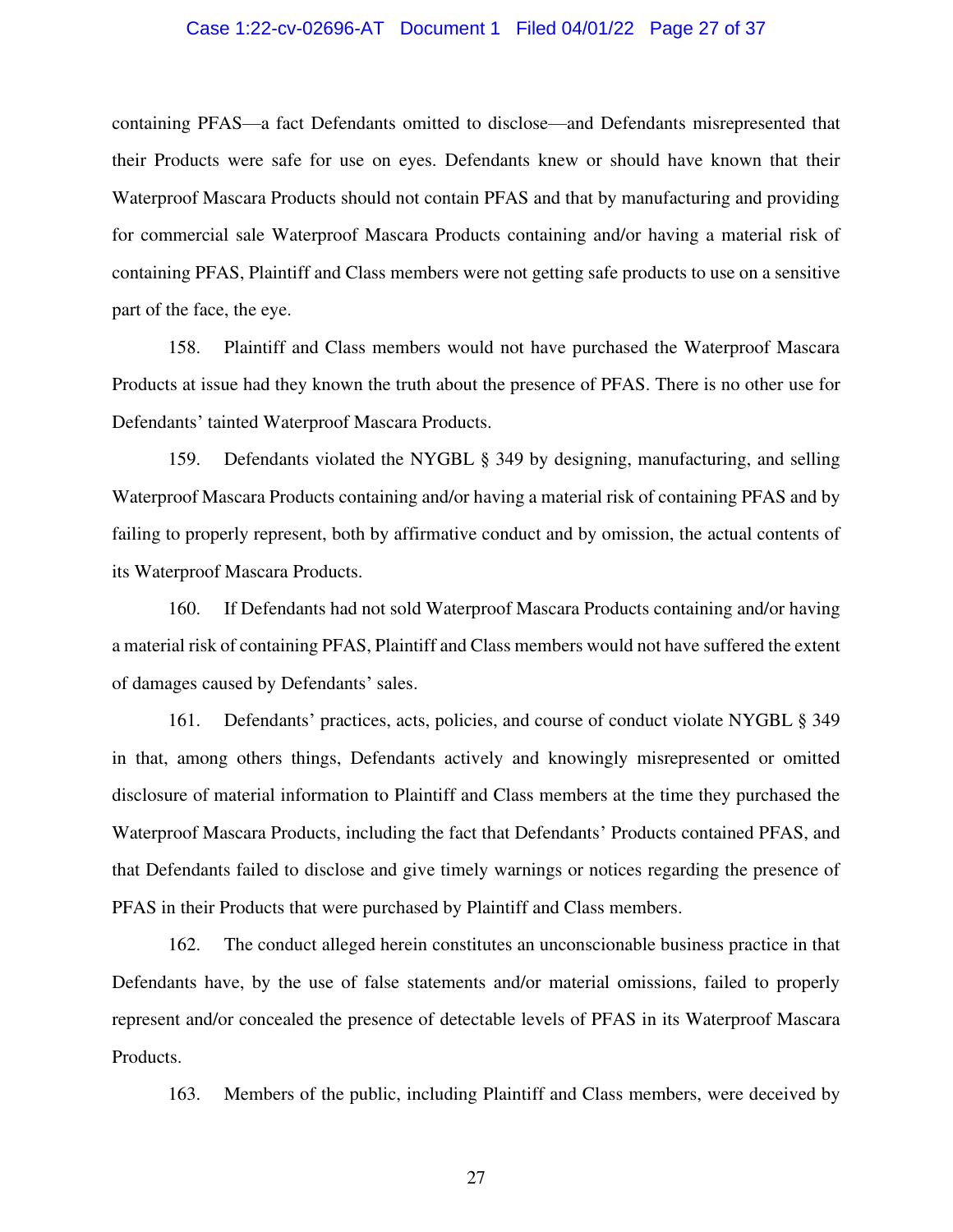#### Case 1:22-cv-02696-AT Document 1 Filed 04/01/22 Page 28 of 37

and relied upon Defendants' affirmative misrepresentations and failures to disclose.

164. Such acts and practices by Defendants are and were likely to mislead a reasonable consumer purchasing Waterproof Mascara Products. Said acts and practices are material. The sales of Defendants' Waterproof Mascara Products in New York, through such means occurring in New York, were consumer-oriented acts and thereby fall under the New York consumer protection statute, NYGBL § 349.

165. To this day, Defendants continue to engage in unlawful practices in violation of the NYGBL § 349. Defendants continue to conceal the defective and harmful nature of the Waterproof Mascara Products and have failed to disclose, on inquiry from Plaintiff and Class Members, the true nature of the Waterproof Mascara Products, including that they contain and/or has a material risk of containing PFAS.

166. As a direct and proximate cause of Defendants' conduct, Plaintiff and Class members suffered actual damages as alleged above.

167. In addition to or in lieu of actual damages, because of the injury, Plaintiff and the Class members seek statutory and treble damages for each injury and violation which has occurred.

168. Plaintiff also seeks injunctive relief for Defendants to refrain from the continued advertising of Waterproof Mascara Products that omits material facts, including that the Waterproof Mascara Products contain and/or have a material risk of containing PFAS. Plaintiff further seeks injunctive relief forcing Defendants to replace all Waterproof Mascara Products for Class Members with a non-toxic mascara.

#### **SECOND CAUSE OF ACTION**

# **Violations of New York Consumer Law for Deceptive Acts and Practices (False Advertising) N.Y. Gen. Bus. Law § 350 (On Behalf of Plaintiff and the Nationwide Class or, in the Alternative, the New York Subclass)**

169. Plaintiff incorporates by reference all preceding allegations contained in this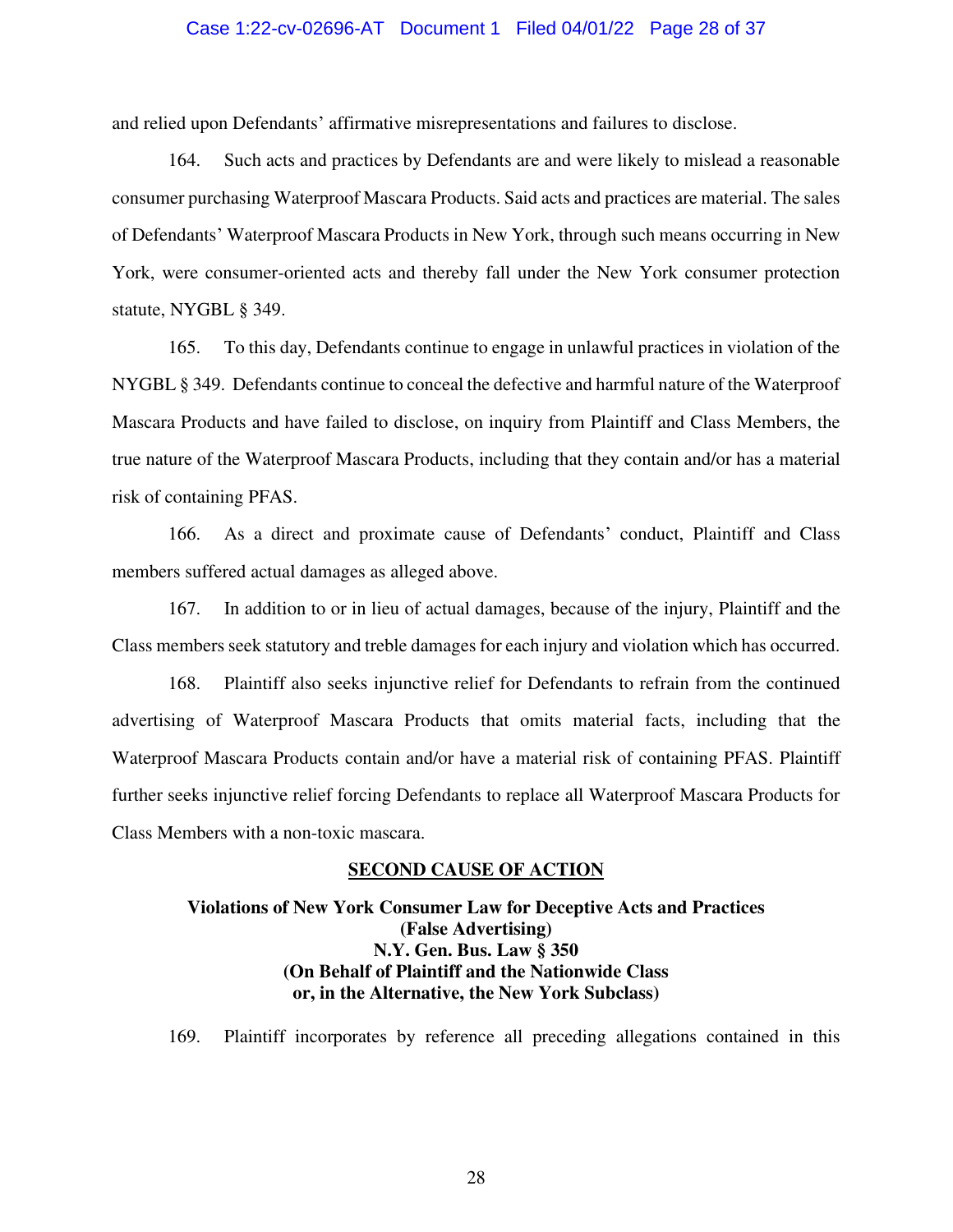#### Case 1:22-cv-02696-AT Document 1 Filed 04/01/22 Page 29 of 37

Complaint.

170. NYGBL § 350 prohibits false advertising in the conduct of any business, trade, or commerce, or in the furnishing of any service in the State of New York.

171. By reason of the conduct alleged herein, Defendants engaged in material and misleading labeling and advertising of its Waterproof Mascara Products by statements and omission within the meaning of the NYGBL § 350. The false advertising occurred in part within New York State.

172. Defendants' Waterproof Mascara Products contain and/or have a material risk of containing PFAS—a fact they omitted to disclose—and Defendants misrepresented that their Products were safe for use on eyes. Defendants knew or should have known that their Waterproof Mascara Products should not contain PFAS and that by manufacturing and providing for commercial sale Waterproof Mascara Products containing and/or having a material risk of containing PFAS, Plaintiff and Class members were not getting safe products to use on a sensitive part of the face, the eye.

173. Plaintiff and Class members would not have purchased the Waterproof Mascara Products at issue had they known the truth about the presence of PFAS. There is no other use for Defendants' tainted Products.

174. Defendants violated the NYGBL § 350 by designing, manufacturing, marketing, and selling Waterproof Mascara Products containing and/or having a material risk of containing PFAS and failing to properly represent, both by affirmative conduct and by omission, the actual contents of their Waterproof Mascara Products.

175. If Defendants had not sold Waterproof Mascara Products containing and/or having a material risk of containing PFAS, Plaintiff and Class members would not have suffered the extent of damages caused by Defendants' sales.

176. Defendants' advertisements and labels for their Waterproof Mascara Products violate NYGBL § 350 in that, among others things, Defendants actively and knowingly misrepresented or omitted disclosure of material information, including the fact that Defendants'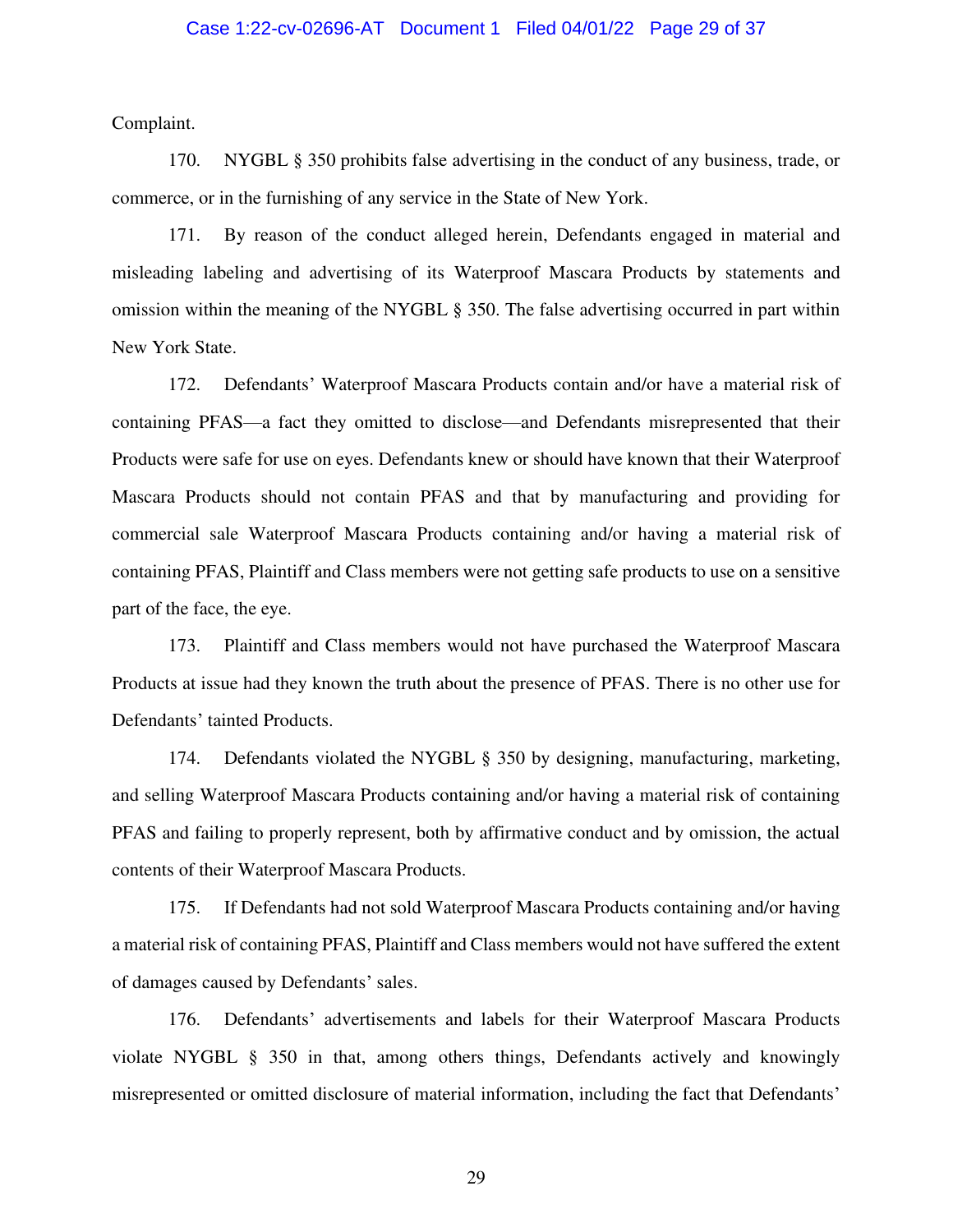#### Case 1:22-cv-02696-AT Document 1 Filed 04/01/22 Page 30 of 37

Products contained PFAS, on the labels and advertisements, knowing that Plaintiff and Class members would see and rely on the labels at the time they purchased the Waterproof Mascara Products, and that Defendants failed to disclose and give timely warnings or notices regarding the presence of PFAS in its Waterproof Mascara Products that were purchased by Plaintiff and Class members.

177. The conduct alleged herein constitutes an unconscionable business practice in that Defendants have, by the use of false statements and/or material omissions in their labels and advertisements, failed to properly represent and/or concealed the presence of detectable levels of PFAS in their Waterproof Mascara Products.

178. Members of the public, including Plaintiff and Class members, were deceived by and relied upon Defendants' affirmative misrepresentations and failures to disclose.

179. Such material and misleading advertisements and labels designed and disseminated by Defendants are and were likely to mislead a reasonable consumer purchasing Waterproof Mascara Products. The sales of Defendants' Waterproof Mascara Products in New York, through such means occurring in New York, were consumer-oriented acts and thereby fall under the New York consumer protection statute, NYGBL § 350.

180. To this day, Defendants continue to engage in unlawful misleading advertising in violation of the NYGBL § 350. Defendants continue to conceal the defective nature of the Waterproof Mascara Products and have failed to disclose, on inquiry from Plaintiff and Class Members, the true nature of the Waterproof Mascara Products, including that they contain and/or have a material risk of containing PFAS.

181. As a direct and proximate cause of Defendants' conduct, Plaintiff and Class members suffered actual damages as alleged above.

182. In addition to or in lieu of actual damages, because of the injury, Plaintiff and the Class members seek statutory and treble damages for each injury and violation which has occurred.

183. Plaintiff also seeks injunctive relief for Defendants to refrain from the continued advertising of Waterproof Mascara Products that omits and misrepresents material facts, including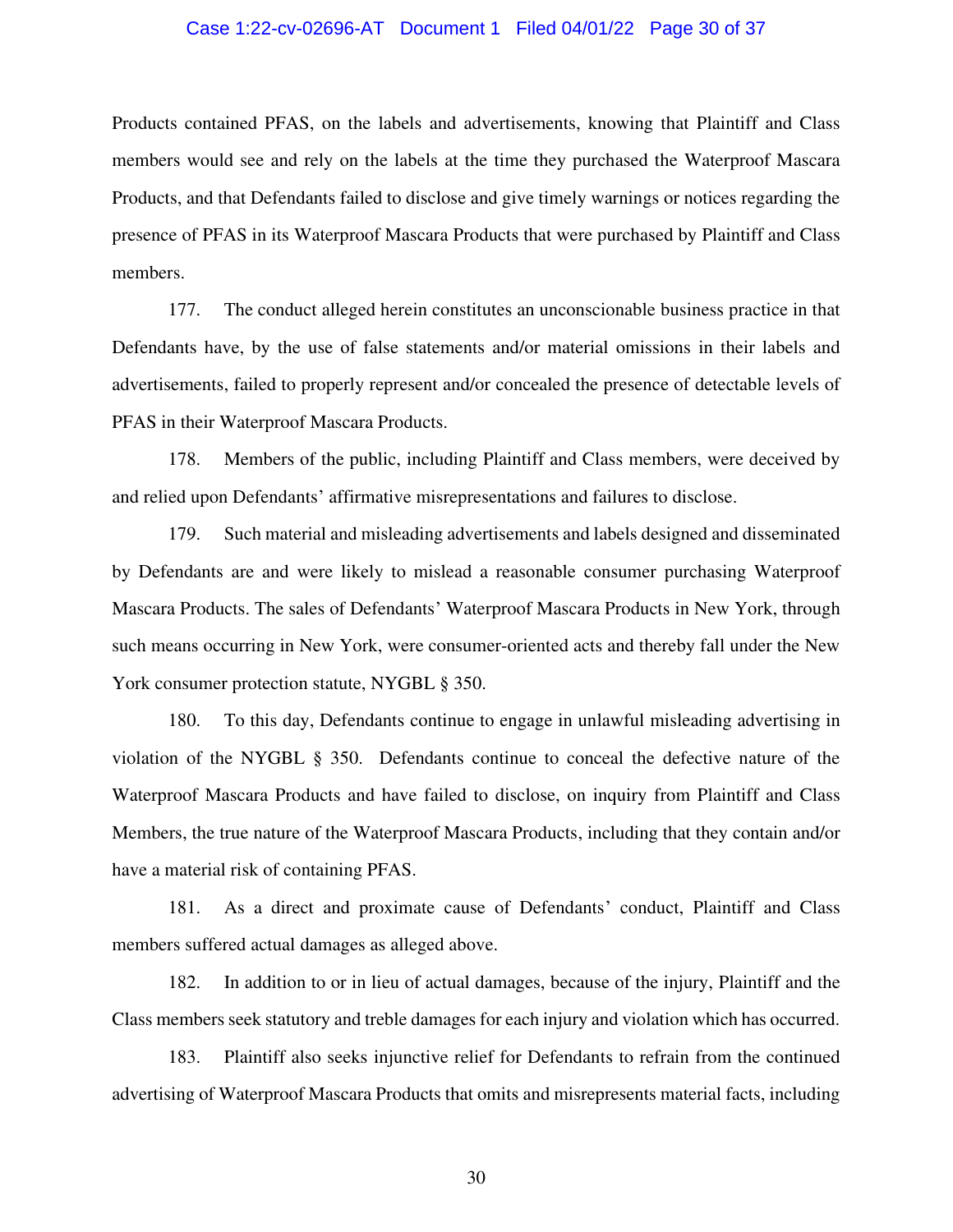#### Case 1:22-cv-02696-AT Document 1 Filed 04/01/22 Page 31 of 37

that the Waterproof Mascara Products contain and/or have a material risk of containing PFAS. Plaintiff further seeks injunctive relief forcing Defendants to replace all Waterproof Mascara Products for Class Members.

## **THIRD CAUSE OF ACTION**

## **Breach of Express Warranty (On Behalf of Plaintiff and the Nationwide Class or, in the Alternative, the New York Subclass)**

184. Plaintiff incorporates by reference all preceding allegations contained in this Complaint.

185. In connection with its sale of Waterproof Mascara Products, by and through statements in labels, packaging, and ingredient lists, and other written materials intended for consumers and the general public, Defendants made certain express affirmations of fact and/or promises relating to its Waterproof Mascara Products to Plaintiff and the Class, as alleged herein, including that such Waterproof Mascara Products were safe to use on eyes and fit to be used for their intended purpose. These express affirmations of fact and/or promises include ingredient lists and labels that purport to attest to the safety of the Products but fail to include that the Waterproof Mascara Products contained and/or had a material risk of containing PFAS.

186. Defendants advertised, labeled, marketed, and promoted the Waterproof Mascara Products with such express affirmations of fact and/or promises in such a way as to induce Plaintiff and Class Members to purchase and use the Waterproof Mascara Products, thereby making an express warranty that the Waterproof Mascara Products would conform to the representations of being safe.

187. Defendants' affirmations of fact and/or promises about the Waterproof Mascara Products, as set forth herein, constituted affirmations of fact or promises made by the seller to the buyer, which related to the goods and became part of the basis of the bargain.

188. Despite the express warranties Defendants created with respect to the Waterproof Mascara Products, Defendants delivered Waterproof Mascara Products to Plaintiff and the Class that did not conform to Defendants' express warranties in that such Waterproof Mascara Products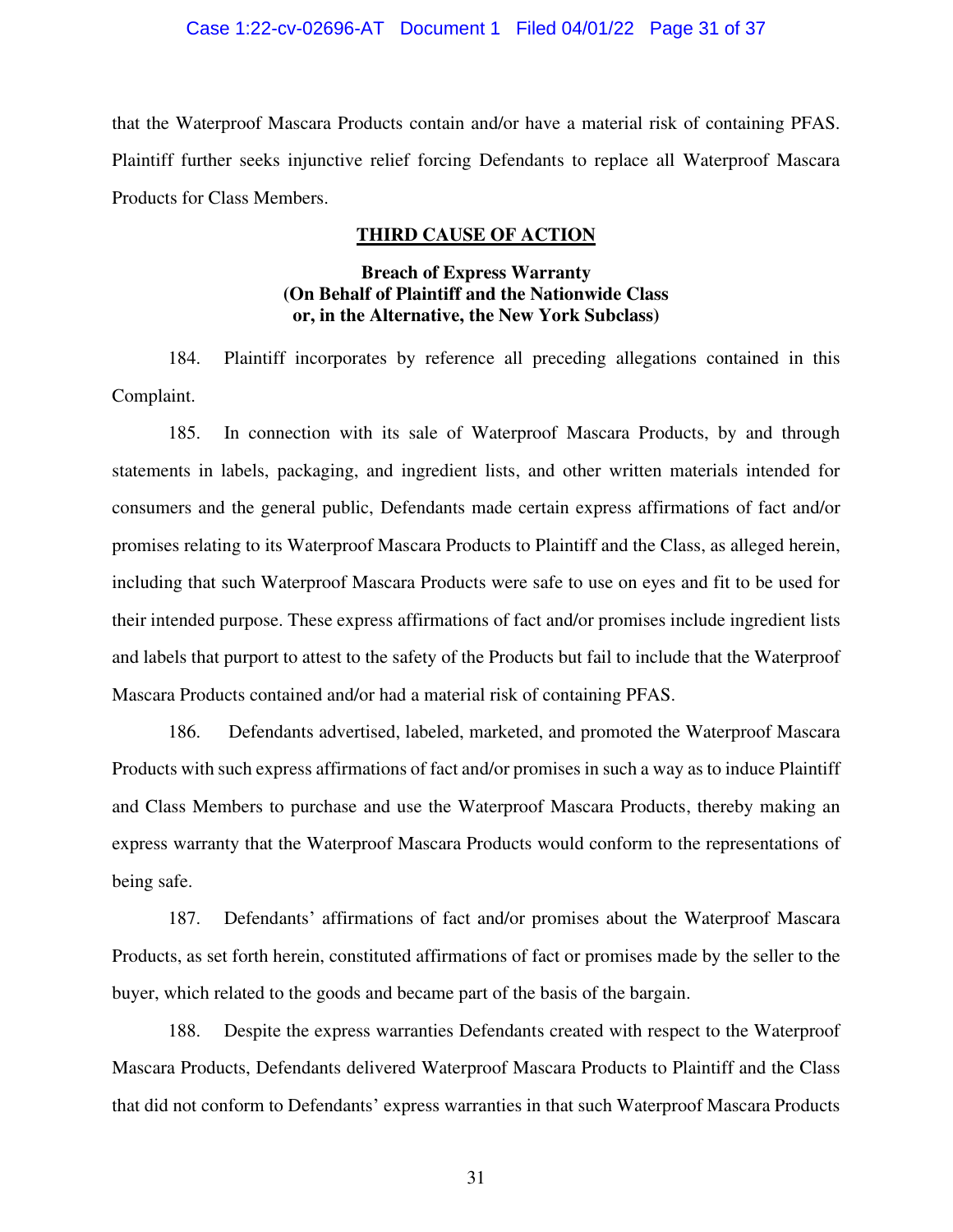#### Case 1:22-cv-02696-AT Document 1 Filed 04/01/22 Page 32 of 37

were defective, dangerous, and unfit for use, did not contain labels adequately representing the nature of the risks associated with their use, and were not merchantable or safe for their intended, ordinary, and foreseeable use and purpose. Specifically, Defendants breached the express warranties by representing through its labeling, advertising, and marketing materials that their Waterproof Mascara Products were safe, and intentionally withheld information about the contents containing detectable levels of PFAS and the risks associated with use of the carcinogenic Products on the eyes.

189. Plaintiff and Class members relied on Defendants' express promises and representations that the Waterproof Mascara Products were safe to use on eyes and fit to be used for their intended purpose as contained on the labels, packaging, and ingredient lists.

190. Defendants had sole access to material facts concerning the contents of its Waterproof Mascara Products and the nature of the risks associated with the use of the Products, as Defendants expressly stated on their labels the safety of the Products, and knew that consumers and purchasers, such as Plaintiff and Class members, could not have reasonably discovered that the statements expressly included in Waterproof Mascara Products' labels were inadequate and inaccurate.

191. Plaintiff and each member of the Class have had sufficient direct dealings with Defendants or its agents (including distributors, dealers, and authorized sellers) to establish privity of contract between Defendants and Plaintiff and each member of the Class.

192. As a direct and proximate result of Defendants' breaches of express warranties, as alleged herein, Plaintiff and the Class sustained economic loss in an amount to be proven at trial. The Waterproof Mascara Products contained and/or had a material risk of containing dangerous PFAS, which will require Plaintiff and Class Members to incur costs to prematurely replace the product and costs to discontinue use of the product before its expiration.

193. As a result of Defendants' breaches of express warranties, as alleged herein, Plaintiff and the Class seek an order awarding compensatory damages and any other just and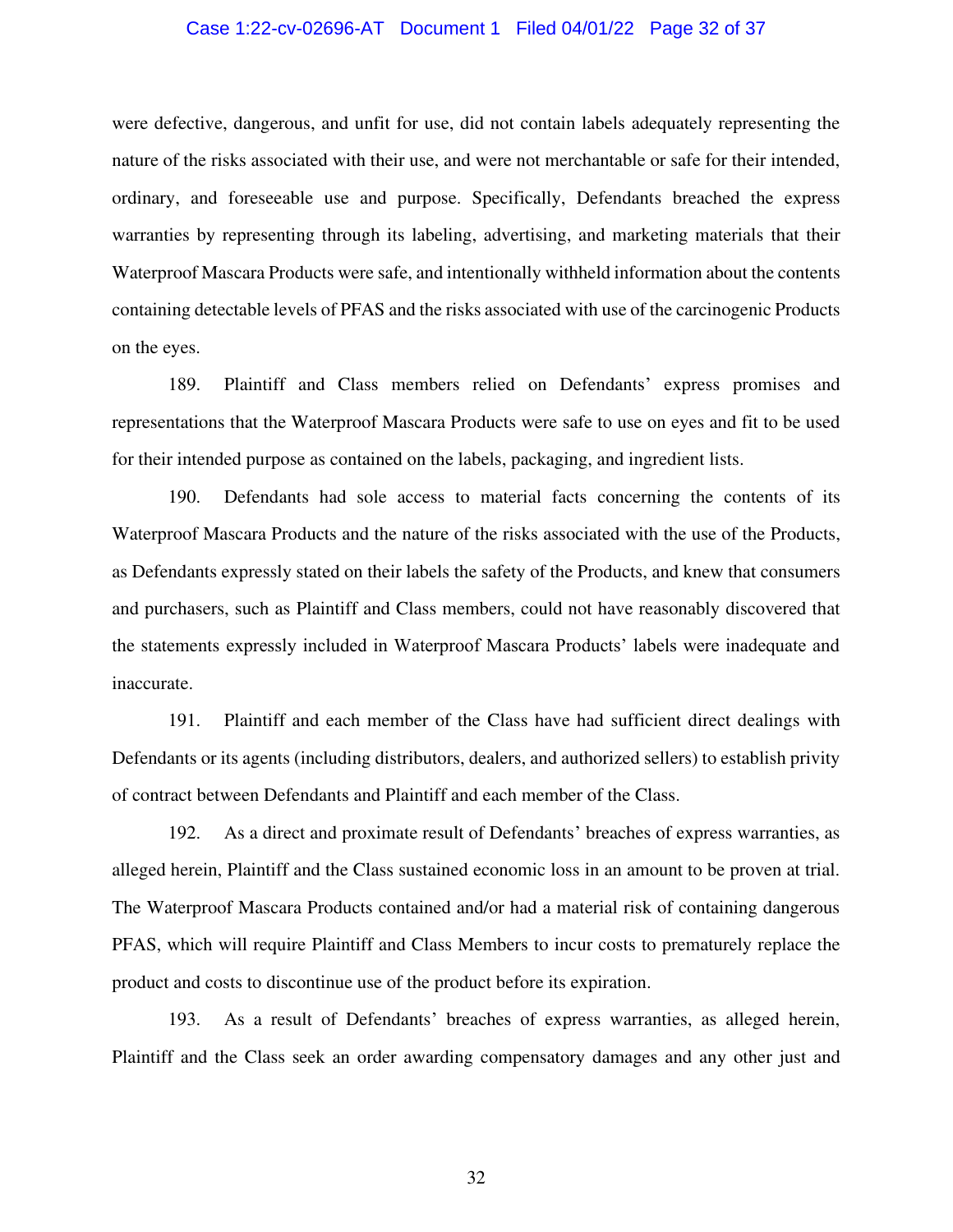proper relief available under the law.

#### **FOURTH CAUSE OF ACTION**

# **Breach of Implied Warranty (On Behalf of Plaintiff and the Nationwide Class or, in the Alternative, the New York Subclass)**

194. Plaintiff incorporates by reference all preceding allegations contained in this Complaint.

195. At all relevant times, Defendants were merchants of Waterproof Mascara Products that were sold to Plaintiff and Class members and were in the business of marketing, promoting, and selling such Products to the consuming public. Defendants designed, developed, and sold the Waterproof Mascara Products knowing that Plaintiff and Class members would use it.

196. Each Waterproof Mascara Product sold by Defendants comes with an implied warranty that it will be merchantable and fit for the ordinary purpose for which it would be used. Defendants expected the consuming public, including Plaintiff and Class members, to use the Waterproof Mascara Products and such use was reasonably foreseeable. And Plaintiff and Class members expected the Waterproof Mascara Products to be useable and to perform in a manner consistent with their packaging and labeling.

197. Defendants breached their implied warranty of merchantability because their Waterproof Mascara Products were not in merchantable condition when sold because they contain or have a material risk of containing dangerous PFAS.

198. Defendants' Waterproof Mascara Products are not fit for the ordinary purpose for which they were sold because they contain or have a material risk of containing dangerous PFAS.

199. Defendants did not properly disclaim the warranty of merchantability and fitness for a particular purpose.

200. Plaintiff and Class members were injured as a direct and proximate result of Defendants' breaches of implied warranties of merchantability. Plaintiff and members of the Class were damaged as a result of Defendants' breaches of implied warranties of merchantability because, had they been aware of the unmerchantable condition of the Waterproof Mascara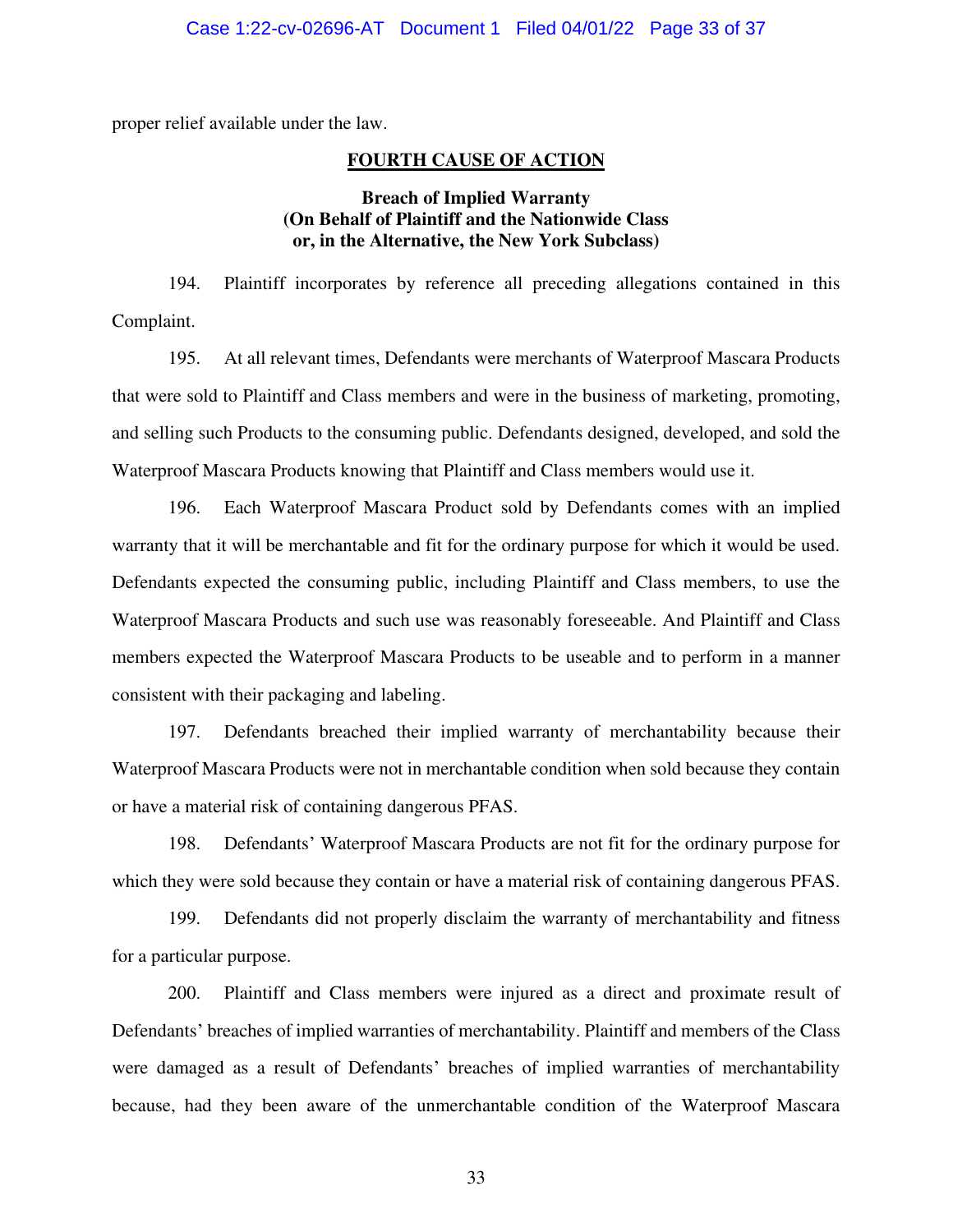#### Case 1:22-cv-02696-AT Document 1 Filed 04/01/22 Page 34 of 37

Products, they would not have purchased such Products.

201. As a result of Defendants' breaches of implied warranties of merchantability, as alleged herein, Plaintiff and the Class seek an order awarding compensatory damages and any other just and proper relief available under the law.

## **FIFTH CAUSE OF ACTION**

## **Unjust Enrichment (On Behalf of Plaintiff and the Nationwide Class or, in the Alternative, the New York Subclass)**

202. Plaintiff incorporates by reference all preceding allegations contained in this Complaint.

203. As the intended and expected result of their conscious wrongdoing alleged herein, Defendants have profited and benefited from Plaintiff's and Class members' purchases of the Waterproof Mascara Products. Plaintiff's and Class members' payments for the Waterproof Mascara Products flowed to Defendants.

204. Defendants voluntarily accepted and retained these profits and benefits derived from Plaintiff and the Class, with full knowledge and awareness that, as a result of their misconduct, Plaintiff and the Class were not receiving products of the quality, nature, fitness, or value that had been represented by Defendants and that Plaintiff and the Class, as reasonable consumers, expected for a product applied to the eye.

205. If Plaintiff and Class members knew the Defendants' Waterproof Mascara Products were not safe and contained PFAS as alleged herein, they would not have purchased Defendants' Waterproof Mascara Products.

206. Defendants have been unjustly enriched by their fraudulent and deceptive withholding of benefits to their customers at the expense of Plaintiff and the Class.

207. Defendant profited from Plaintiff's and the Class's purchases and used Plaintiff's and Class members' monetary payments for business purposes. Defendants' retention of these profits and benefits is inequitable and against good conscience. Principles of equity and good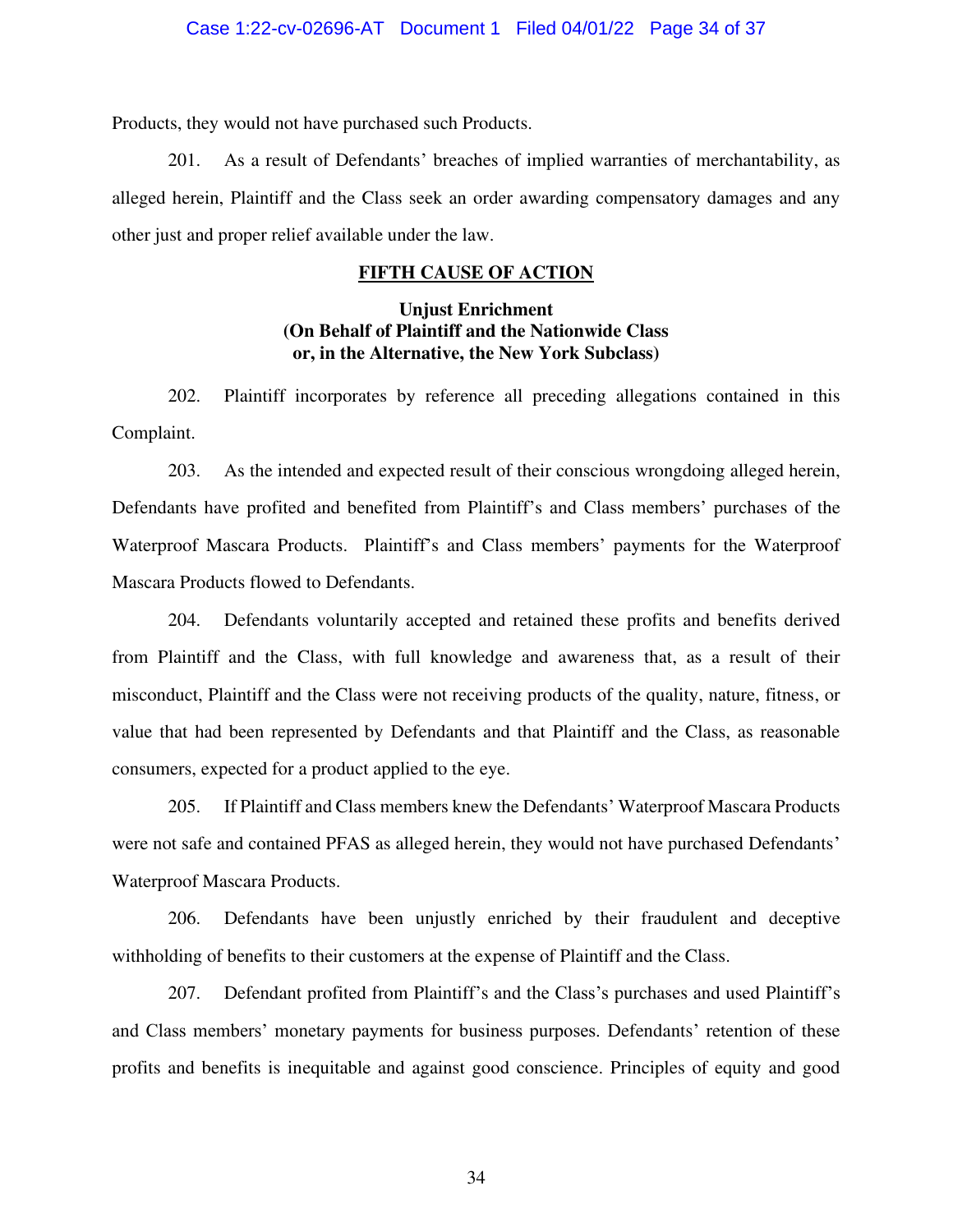#### Case 1:22-cv-02696-AT Document 1 Filed 04/01/22 Page 35 of 37

conscience preclude Defendants from retaining these profits and benefits.

208. As a direct and proximate result of Defendants' unjust enrichment, Plaintiff and the Class suffered injury and seek the disgorgement and restitution of Defendants' wrongful profits, revenue, and benefits, plus interest, to the extent and in the amount deemed appropriate by the Court, and such other relief as the Court deems just and proper to remedy Defendants' unjust enrichment.

#### **PRAYER FOR RELIEF**

 WHEREFORE, Plaintiff prays that the Court enter judgment against Defendants and in favor of Plaintiff, and to award the following relief:

- a) Certification of the Class with Plaintiff appointed as class representative and the undersigned appointed as Class Counsel;
- b) Find that Defendants engaged in the unlawful conduct as alleged herein and enjoin Defendants from engaging in such conduct;
- c) Enter a monetary judgment in favor of Plaintiff and the Class to compensate them for the injuries suffered, together with pre-judgment and post-judgment interest, punitive damages, and penalties where appropriate;
- d) Injunctive relief requiring Defendants to replace all Waterproof Mascara Products owned by the Class, and enjoining Defendants from continuing to mislabel Waterproof Mascara Products and require Defendants to disclose the true nature of the Waterproof Mascara Products, including that they contain and/or have a material risk of containing PFAS;
- e) A declaration that Defendants must disgorge, for the benefit of the Class, all or part of its ill-gotten profits received from the sale of the Waterproof Mascara Products;
- f) An award of all actual, general, special, incidental, statutory, treble, or other multiple, punitive and consequential damages under statutory and common law as alleged in this Complaint, in an amount to be determined at trial;
- g) Award Plaintiff and the Class reasonable attorneys' fees and costs of suit, as allowed by law; and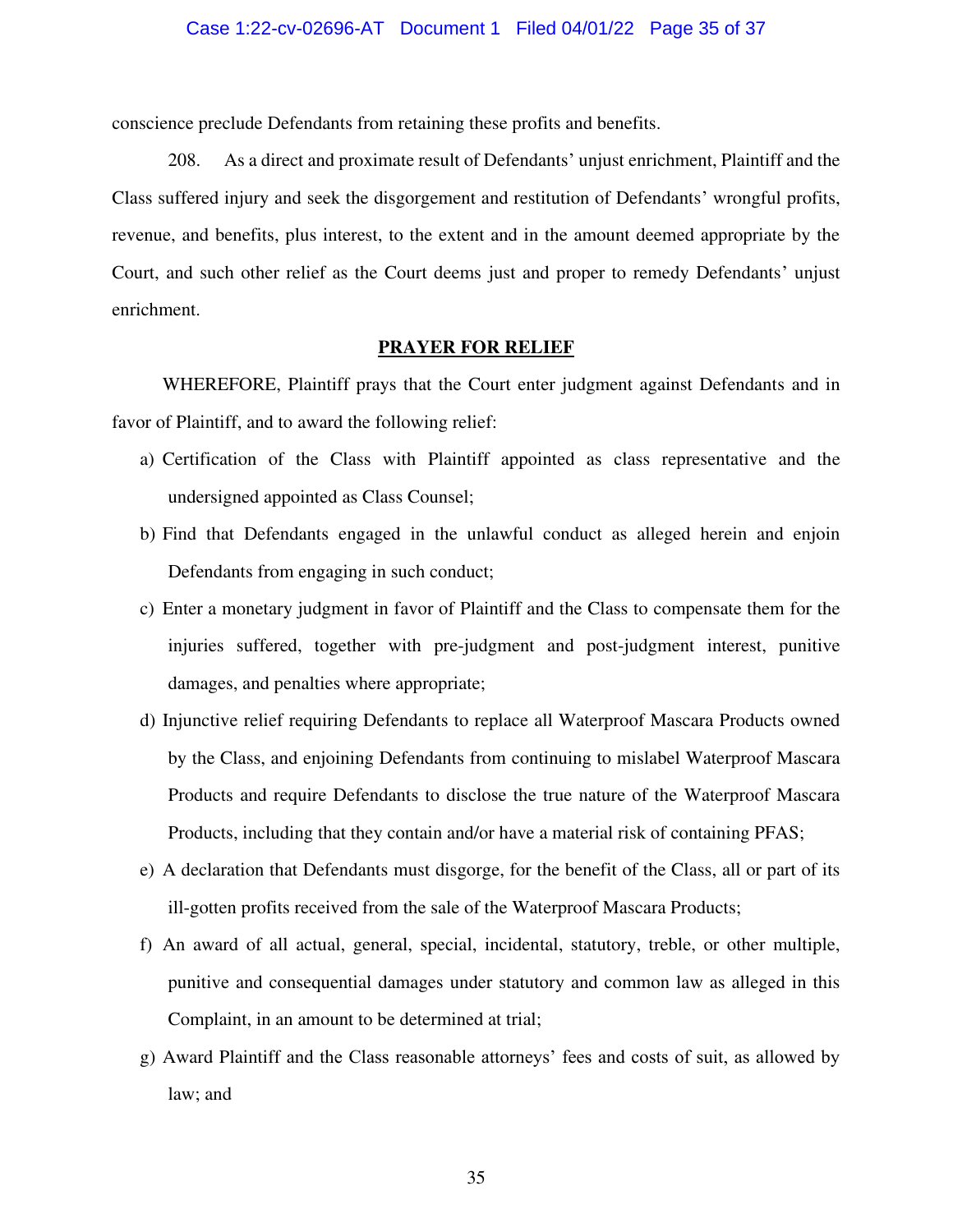h) Award such other and further relief as this Court may deem just and proper.

### **JURY TRIAL DEMANDED**

Plaintiffhereby demand a trial by jury.

Dated: April 1, 2022 Respectfully submitted,

 */s/ James Bilsborrow*

James Bilsborrow (JB8204)  *jbilsborrow@weitzlux.com* **WEITZ & LUXENBERG, PC**  700 Broadway New York, NY 10003 Phone: (212) 558-5500 Fax: (212) 344-5461

Devin Bolton (SBN 290037) (*pro hac vice*  forthcoming) *dbolton@weitzlux.com*  **WEITZ & LUXENBERG, PC**  1880 Century Park East, Suite 700 Los Angeles, CA 90067 Phone: (212) 558-5552 Fax: (212) 344-5461

Christopher A. Seeger *cseeger@seegerweiss.com*  Jeff Grand *jgrand@seegerweiss.com*  Christopher Ayers *cayers@seegerweiss.com*  **SEEGER WEISS LLP**  55 Challenger Road Ridgefield Park, NJ 07660 Phone: (973) 639-9100 Fax: (973) 679-8656

Sam Strauss (p*ro hac vice* forthcoming)  *[sam@turkestrauss.com](mailto:sam@turkestrauss.com)* Raina Borrelli (*pro hac vice* forthcoming)  *raina@turkestrauss.com*  Brittany Resch (*pro hac vice* forthcoming)